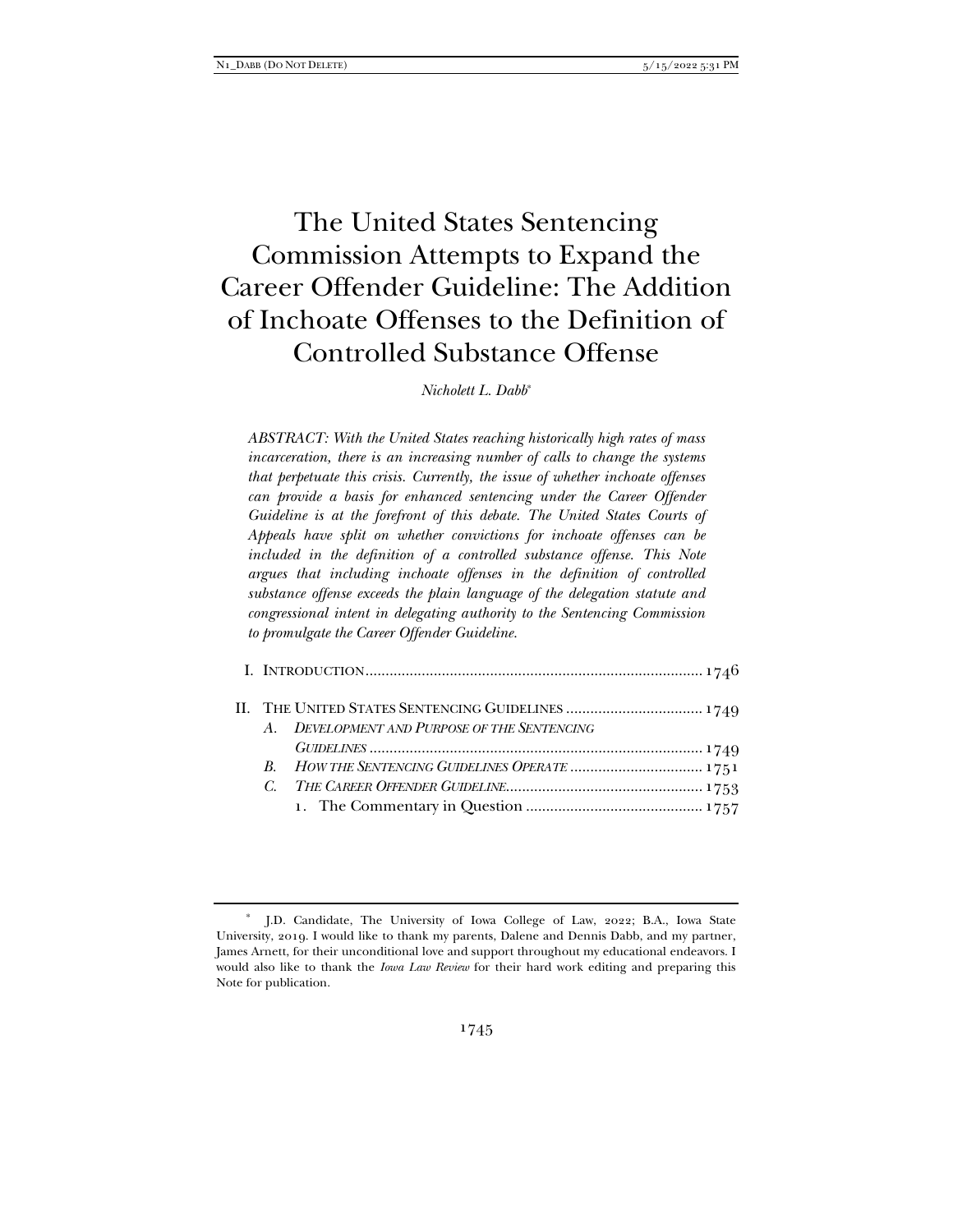| III. THE CIRCUIT COURTS SPLIT ON WHETHER TO APPLY THE                   |
|-------------------------------------------------------------------------|
| INCHOATE OFFENSES IN NOTE 1 TO THE DEFINITION OF                        |
|                                                                         |
| THE CIRCUIT COURT CASES APPLYING THE INCHOATE<br>A.                     |
|                                                                         |
| THE CIRCUIT CASES NOT APPLYING THE INCHOATE<br>B.                       |
|                                                                         |
| IV. THE SENTENCING COMMISSION CANNOT EXPAND THE                         |
| <b>DEFINITION OF CONTROLLED SUBSTANCE OFFENSE TO</b>                    |
| INCLUDE THE INCHOATE CRIMES FOUND IN NOTE 1 1763                        |
| INCLUDING THE INCHOATE OFFENSES IN NOTE 1 IS<br>$A_{-}$                 |
|                                                                         |
| <b>INCLUDING NOTE 1 UNDERMINES CONGRESS' INTENTIONS</b><br>$\mathbf{B}$ |
|                                                                         |
| C. EXPANDING THE CAREER OFFENDER GUIDELINE UNDERMINES                   |
| THE PURPOSE OF THE SENTENCING GUIDELINES  1771                          |
| V. NO ADMINISTRATIVE AGENCY RULEMAKING WITHOUT JUDICIAL                 |
| REVIEW UNDER THE ADMINISTRATIVE PROCEDURE ACT  1774                     |
|                                                                         |
|                                                                         |

#### I. INTRODUCTION

For the past 35 years, the United States Sentencing Guidelines ("Sentencing Guidelines") have played an essential role in determining the sentence of imprisonment for defendants convicted of certain federal offenses. The Sentencing Guidelines are the product of a delegation of rulemaking authority by Congress to the United States Sentencing Commission through the Sentencing Reform Act of  $1984$  ("SRA").<sup>1</sup> Following this delegation of authority, the Sentencing Commission has promulgated, amended, and interpreted the Sentencing Guidelines.

 Due to the Sentencing Commission's unique arrangement, defendants often present the courts with challenges to the scope and extent of the Sentencing Commission's authority to promulgate particular portions of the Sentencing Guidelines.<sup>2</sup> Of particular interest is the provision of the SRA

 <sup>1. 28</sup> U.S.C. § 994 (2018); *see also* Stinson v. United States, 508 U.S. 36, 44 (1993) (explaining that the Sentencing Commission is a "congressional delegation of authority for rulemaking").

<sup>2</sup>*. See, e.g.*, *Stinson*, 508 U.S. at 39. *See generally* United States v. LaBonte, 520 U.S. 751 (1997) (addressing challenges to the permissible scope of the Sentencing Guidelines and the authority of the Sentencing Commission); United States v. Price, 990 F.2d 1367 (D.C. Cir. 1993) (same); Mistretta v. United States, 488 U.S. 361 (1989) (same).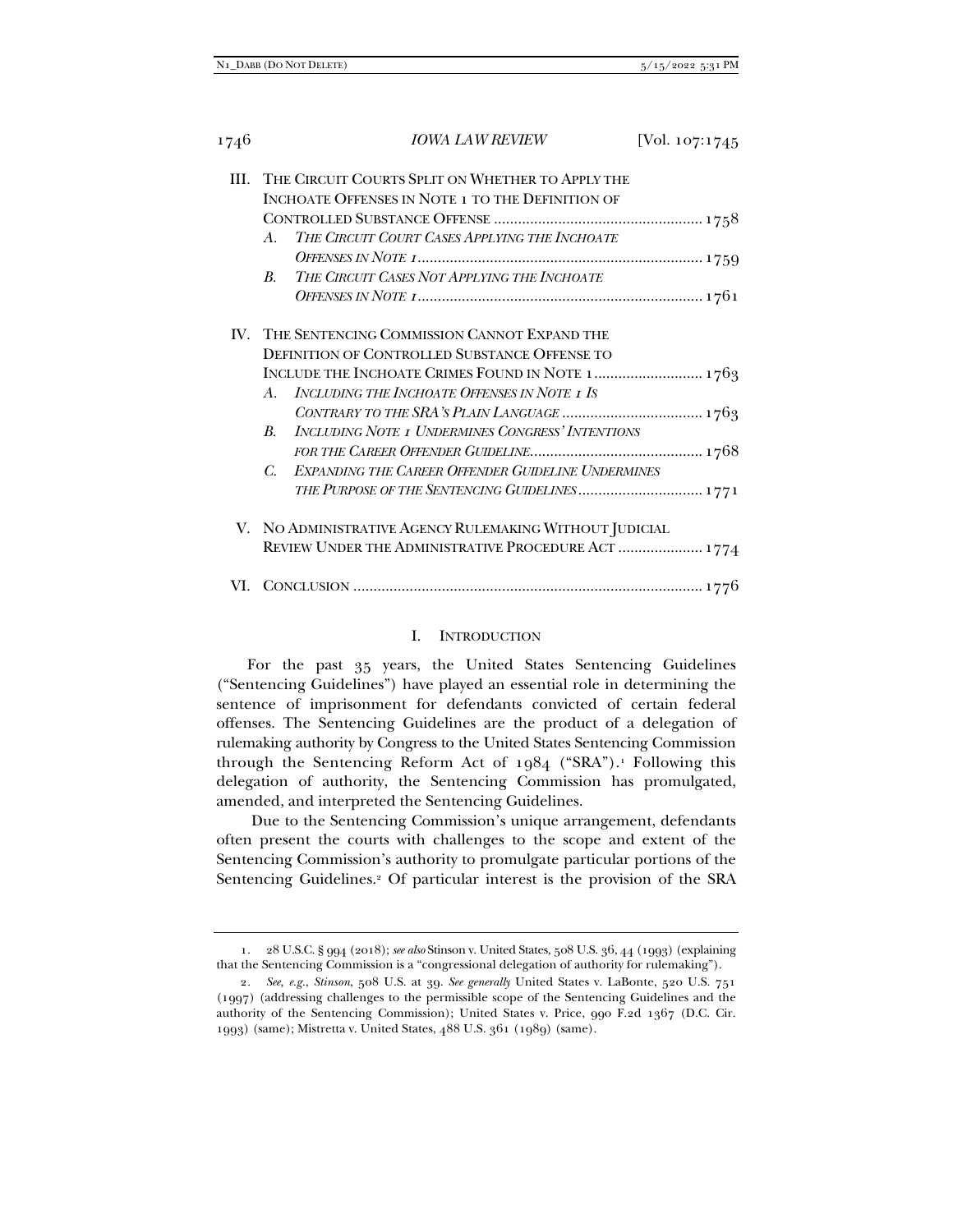delegating authority to establish the Career Offender Guideline.3 Congress delegated authority to the Sentencing Commission to establish the Career Offender Guideline to enhance the sentencing of certain recidivist offenders for particular offenses.4

Considering the consequence of greatly enhancing the sentencing of recidivist offenders that has stemmed from the application of the Career Offender Guideline and the increase in the public's interest in reducing the United States' mass incarceration crisis,5 the Career Offender Guideline has been the subject of considerable judicial attention.<sup>6</sup> As a result, throughout the years following Congress' delegation of authority to the Sentencing Commission, the Career Offender Guideline has undergone a series of evolutions before settling on the text as it reads today.7 Today, the Career Offender Guideline is very distinct from the specific text and intentions Congress had when delegating authority for its establishment in the SRA.8

Most recently, the issue of enhanced sentencing for recidivist offenders based on convictions for inchoate offenses has been percolating among the circuit court decisions.9 These offenses are claimed to be included in the definition of "controlled substance offense" through amendments to the Career Offender Guideline's Commentary.10 The uncertainty of the Commentary's effect resulted in a circuit split as to whether the Commentary can expand the definition of a "controlled substance offense"

5*. See generally* Inimai M. Chettiar, *A National Agenda to Reduce Mass Incarceration*, BRENNAN CTR. FOR JUST. (Apr. 28, 2015), https://www.brennancenter.org/our-work/analysis-opinion /national-agenda-reduce-mass-incarceration [https://perma.cc/6HRA-3A9Z] (explaining that reforms are necessary to combat mass incarceration); Mirko Bagaric, Gabrielle Wolf & William Rininger, *Mitigating America's Mass Incarceration Crisis Without Compromising Community Protection: Expanding the Role of Rehabilitation in Sentencing*, 22 LEWIS & CLARK L. REV. 1 (2018) (explaining that citizens of the United States are beginning to recognize the United States' mass incarceration crisis and advocate for change from policymakers).

6*. See Price*, 990 F.2d at 1370; United States v. Bellazerius, 24 F.3d 698, 702 (5th Cir. 1994); United States v. Mendoza-Figueroa, 28 F.3d 766, 767–68 (8th Cir. 1994), *vacated*, 65 F.3d 691 (8th Cir. 1995) (en banc) (holding the Sentencing Commission exceeded its authority to promulgate the Career Offender Guideline by defining "controlled substance offense" beyond the specific written directives of Congress in § 994(h) of the SRA).

- 8*. See infra* notes 66–71, 144–46 and accompanying text.
- 9*. See infra* notes 89–90 and accompanying text.

 <sup>3. 28</sup> U.S.C. § 994(h) (requiring the Commission to establish a guideline that places the "term of imprisonment at or near the maximum term" for adult defendants convicted of three or more crimes of violence or the enumerated drug trafficking offenses).

<sup>4</sup>*. Id*. (mandating enhanced sentencing for a defendant with three or more convictions for "an offense described in section 401 of the Controlled Substances Act, sections 1002(a), 1005, and 1009 of the Controlled Substances Import and Export Act, and chapter 705 of title 46" (citations omitted)).

<sup>7</sup>*. See infra* notes 66–71 and accompanying text.

 <sup>10.</sup> U.S. SENT'G GUIDELINES MANUAL § 4B1.2 cmt. n.1 (U.S. SENT'G COMM'N 2018) ("'[C]ontrolled substance offense' include[s] the offenses of aiding and abetting, conspiring, and attempting to commit such offenses.").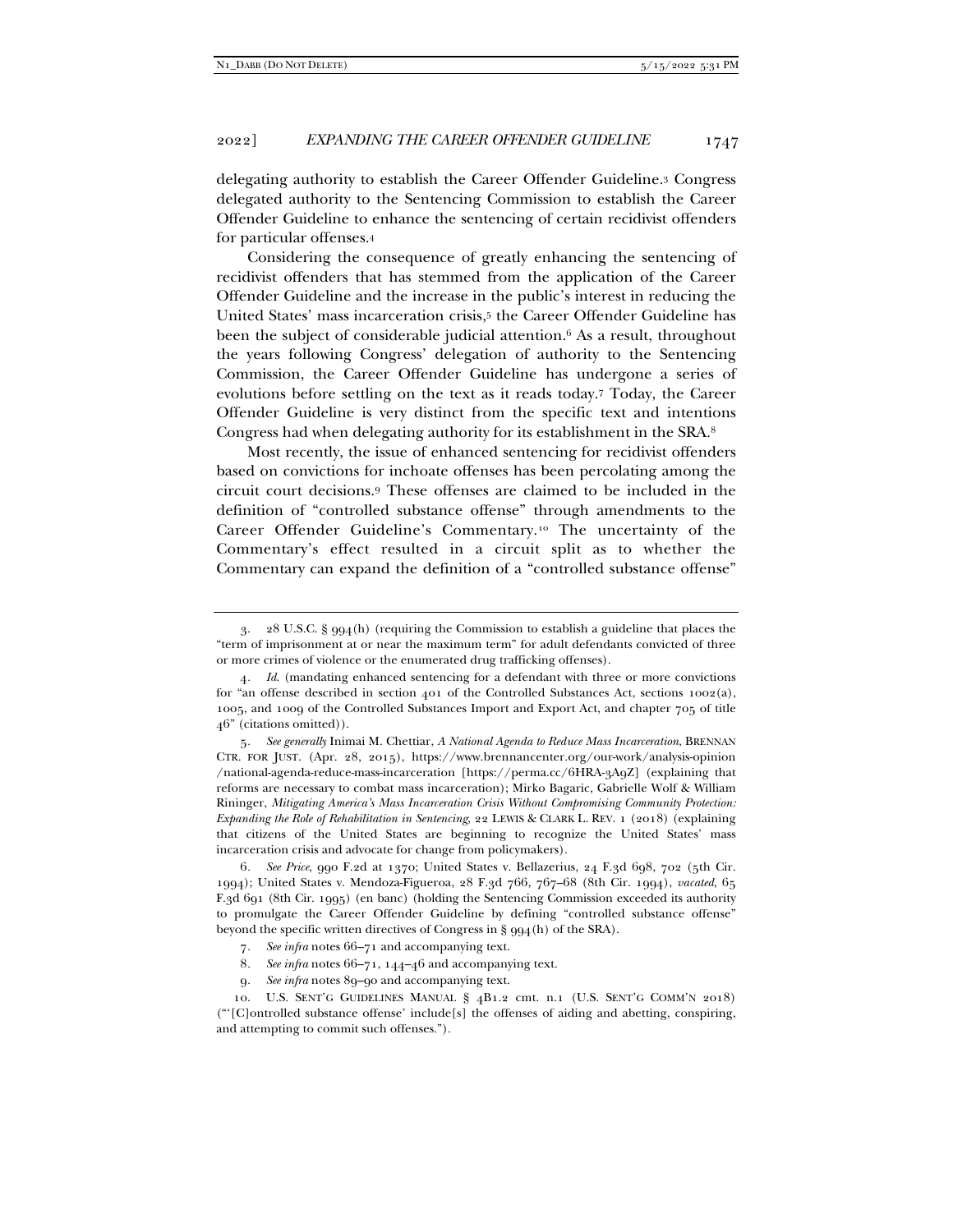to include the inchoate offenses outlined in the Career Offender Guideline's Commentary Note 1. If the inchoate offenses in Note 1 are included in the definition of a controlled substance offense, inchoate crimes like attempts and conspiracy to possess and distribute controlled substances will be used to enhance sentencing for recidivist offenders despite the noticeable absence of these crimes from the Guideline's text.

On one side, the First, Second, Fourth, Fifth, Seventh, Eighth, and Eleventh Circuits have concluded that applying the inchoate offenses in the Commentary is permissible under application of *Stinson v. United States,*<sup>11</sup> which held that Commentary to the Sentencing Guideline can be utilized to interpret the text of the Sentencing Guideline so long as it is not an inconsistent or plainly erroneous reading of the text.12 On the other side, the Sixth Circuit and the District of Columbia Circuit have concluded that including the inchoate offenses in the Commentary to the definition of controlled substance offense is an impermissible addition to the Sentencing Guideline's text that circumvents the administrative procedures required to promulgate the Sentencing Guidelines, in turn exceeding the Sentencing Commission's authority.13

Although these recent cases have applied Supreme Court precedent on the Commentary's proper scope, these cases have failed to address the underlying issue that has fostered this debate. Indeed, the real issue at the heart of this debate is that the Sentencing Commission has continuously exceeded the plain language of the SRA and the congressional intent underlying the promulgation of the Career Offender Guideline.14 Because the Sentencing Commission has already gone beyond its delegated authority, allowing the inchoate offenses will only further frustrate the plain text of the SRA15 and the congressional intent for the establishment of the Career Offender Guideline.16

This Note argues that inchoate offenses cannot be read into the definition of "controlled substance offense" because the application of Comment Note 1 is inconsistent with the plain language of the SRA and congressional intent in delegating authority to the Sentencing Commission to promulgate the Career Offender Guideline. Part II of this Note discusses the history, purpose, and operation of the Sentencing Guidelines and the Career Offender Guideline. Part III discusses the current views of the circuit courts involved in the split on whether to apply the inchoate offense in Note 1 to the definition of controlled substance offense. Part IV argues that the

15*. See infra* Section IV.A.

<sup>11</sup>*. See infra* Section III.A.

<sup>12</sup>*. See infra* Section III.A.

<sup>13</sup>*. See infra* Section III.B.

<sup>14</sup>*. See infra* Part IV.

<sup>16</sup>*. See infra* Sections IV.B–.C.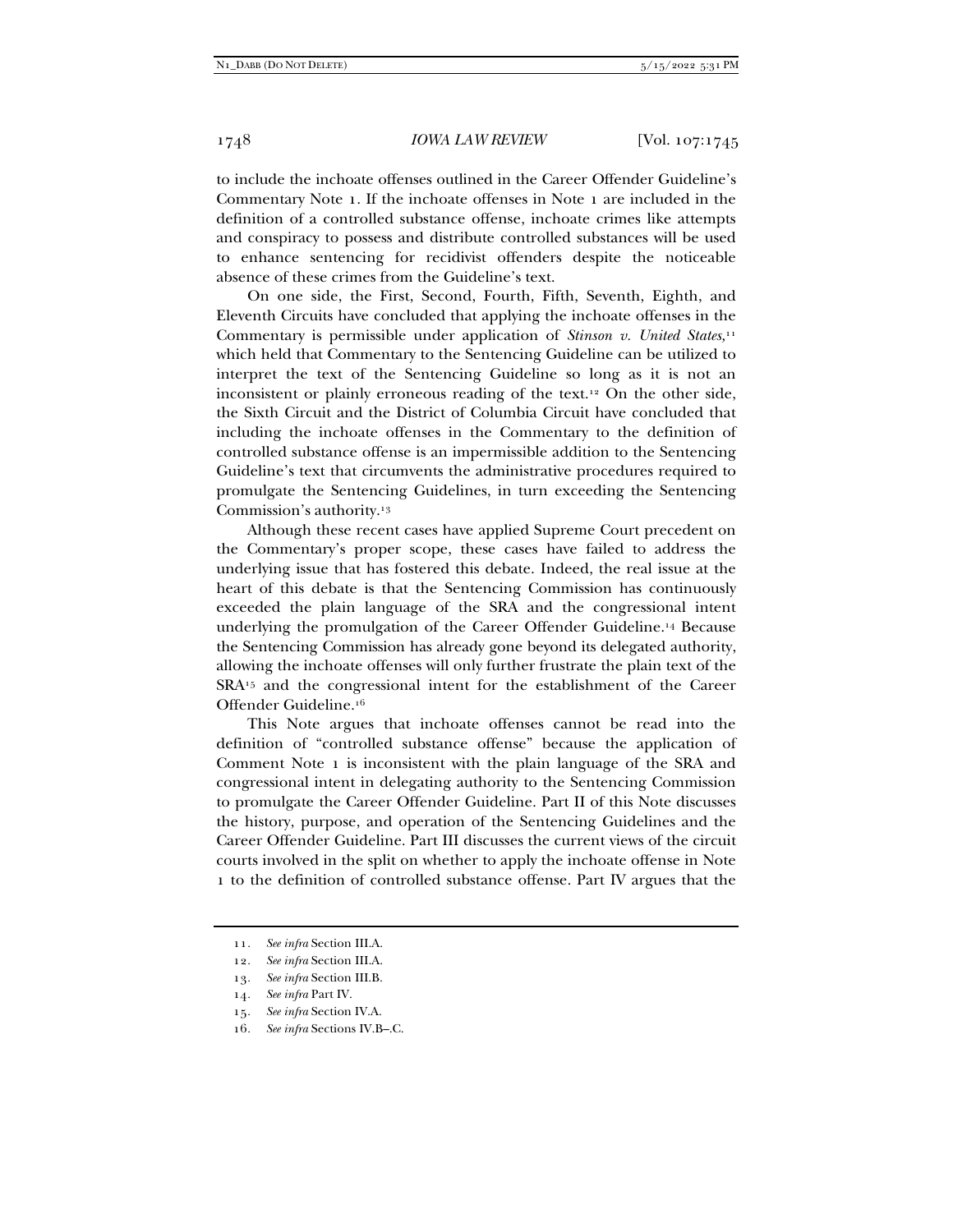addition of the inchoate offenses in Note 1 is beyond the Sentencing Commission's delegated authority as it is contrary to the plain language of the SRA and Congress's intentions behind delegating authority to the Sentencing Commission to promulgate the Career Offender Guideline. Part V provides an immediate solution to mitigate the present impacts of the addition of inchoate offenses contrary to the SRA's plain language and congressional intent and a long-term solution to avoid current and future issues stemming from similar actions by the Sentencing Commission.

#### II. THE UNITED STATES SENTENCING GUIDELINES

The Sentencing Guidelines have become a cornerstone for federal sentencing law in the United States. Section II.A discusses the development and purpose of the Sentencing Guidelines. Section II.B discusses how the Sentencing Guidelines operate to fix a presumptive sentencing range for defendants convicted of particular federal offenses. Section II.C discusses the development, purpose, and operation of the Career Offender Guideline, which functions as a subset of the Sentencing Guidelines and enhances the sentencing range for recidivist defendants convicted of particular offenses. This background will provide the baseline knowledge necessary for illustrating the implications of adding inchoate offenses to the controlled substance offense definition for the Career Offender Guideline's operation.

#### *A. DEVELOPMENT AND PURPOSE OF THE SENTENCING GUIDELINES*

Before 1984, the system used to determine a defendant's sentence range for violations of federal criminal law afforded broad discretion to the sentencing judge.17 This system split the responsibilities for determining the appropriate sentencing for federal offenses between Congress, federal judges, and the federal parole board.18 As a result, there were often significant disparities in the term of imprisonment sentenced to similarly situated defendants convicted of the same federal offenses.19

To reduce these sentencing disparities, Congress passed the Sentencing Reform Act of 1984 ("SRA").20 The SRA created the United States Sentencing

<sup>17</sup>*. See* Mistretta v. United States, 488 U.S. 361, 363, 412 (1989) (upholding the constitutionality of the Sentencing Commission and the Sentencing Guidelines).

<sup>18</sup>*. Id.* at 365 ("[U]nder the indeterminate-sentence system, Congress defined the maximum, the judge imposed a sentence within the statutory range . . . and the Executive Branch's parole official eventually determined the actual duration of imprisonment.").

<sup>19</sup>*. Id.*; *see also* S. REP. NO. 98–225, at 38 (1983) ("[F]ederal judges mete out an unjustifiably wide range of sentences to offenders with similar histories, convicted of similar crimes, committed under similar circumstances.").

<sup>20</sup>*. See* S. REP. NO. 98–225, at 41 (1983) ("The absence of a comprehensive federal sentencing law and of statutory guidance on how to select the appropriate sentencing option creates inevitable disparity in the sentences which courts impose on similarly situated defendants.").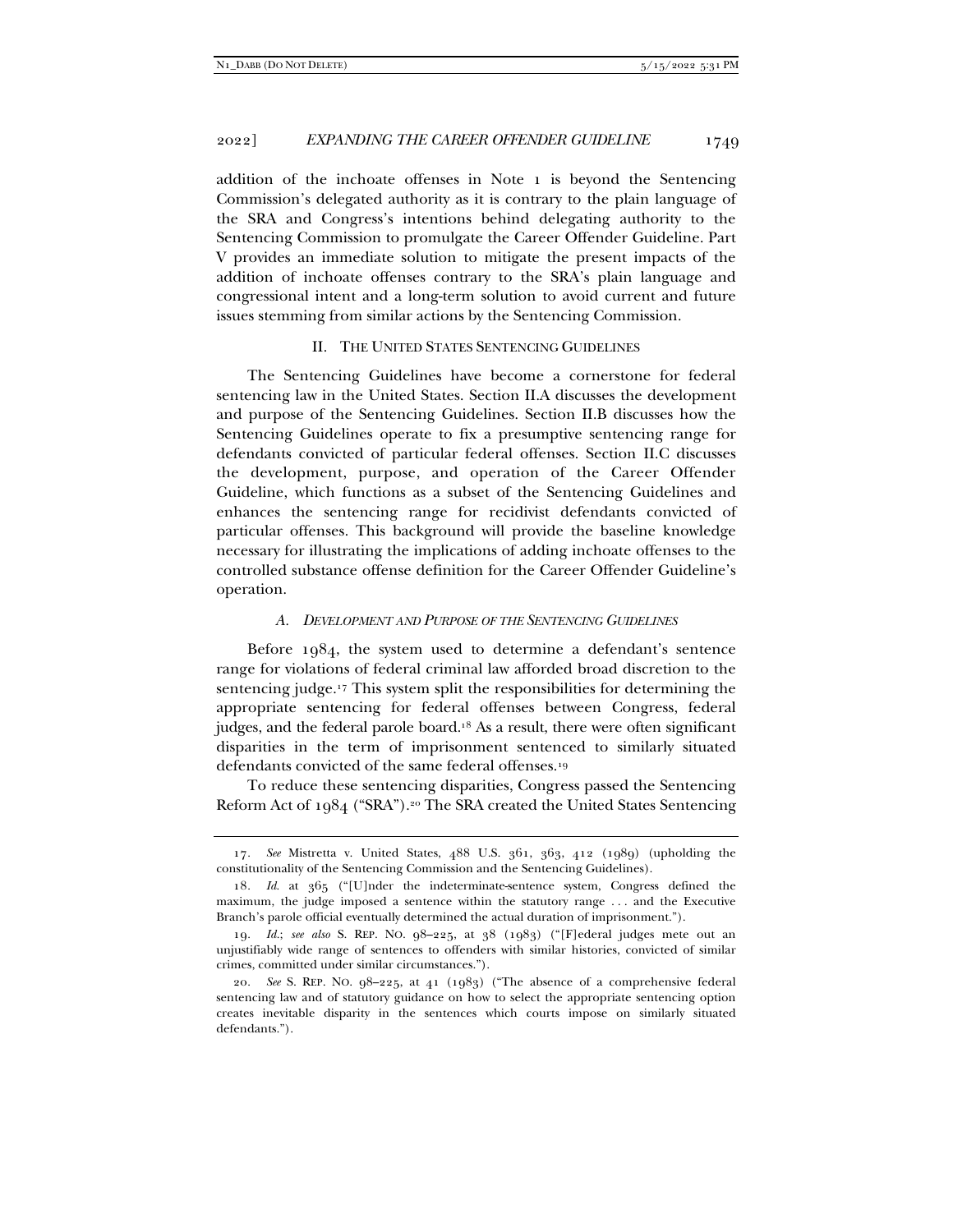Commission and charged it with the task of establishing a guideline that would allow courts to fairly and universally determine sentencing ranges for federal offenses.21

The Sentencing Commission is a direct "congressional delegation of authority for rulemaking," and the Sentencing Guidelines, the product of the Sentencing Commission, is the equivalent of an administrative agency establishing "legislative rules."22 Thus, while the Supreme Court has held that the Sentencing Guidelines are advisory and not mandatory directives on sentencing judges,<sup>23</sup> "[t]he Court has made clear that the Guidelines are to be the sentencing court's 'starting point and  $\dots$  initial benchmark."<sup>24</sup>

Under the delegation arrangement of the SRA, the Sentencing Commission is neither legislative nor judicial.25 Instead, it is an unusual hybrid of both quasi-legislative and quasi-judicial power.<sup>26</sup> With this unique dual role, the Sentencing Commission walks a precarious line on the separation of powers.27 To safeguard against the uniting of the legislative and judicial authority, the Sentencing Commission remains "fully accountable to Congress," which reviews each of the Sentencing Guidelines before they take effect.28 In addition, the Sentencing Commission's rulemaking power is subject to the notice-and-comment requirements under Section 553 of the

 24. Molina-Martinez v. United States, 578 U.S. 189, 198 (2016) (quoting Gall v. United States, 552 U.S. 38, 49 (2007)).

 25. Mistretta v. United States, 488 U.S. 361, 371–72 (1989) ("[This Court has long] insisted that 'the integrity and maintenance of the system of government ordained by the Constitution' mandate that Congress generally cannot delegate its legislative power to another Branch." (quoting Field v. Clark, 143 U.S. 649, 692 (1892))).

26*. Id.* at 386 ("We conclude that in creating the Sentencing Commission—an unusual hybrid in structure and authority—Congress neither delegated excessive legislative power nor upset the constitutionally mandated balance of powers among the coordinate Branches.").

27*. Id.* at 369–70, 380 (explaining how the Sentencing Commission functions in this dual role without unconstitutionally disrupting the balance of authority following the defendant's challenge alleging the delegation of power to the Sentencing Commission was in violation of the doctrine of separation of powers, and that the Sentencing Commission was given excessive authority to promulgate the Sentencing Guidelines).

28*. Id.* at 393–94. Congressional review of the Sentencing Guidelines also includes the Sentencing Commission's amendments to the Sentencing Guideline. 28 U.S.C. § 994(p) (2018) ("The Commission . . . may promulgate . . . and submit to Congress amendments to the guidelines and modifications to previously submitted amendments that have not taken effect . . . . Such an amendment or modification shall be accompanied by a statement of the reasons therefor.").

 <sup>21. 28</sup> U.S.C. § 944(a) (2018) ("The Commission . . . shall promulgate and distribute to all courts of the United States ... guidelines ... for [the] use of a sentencing court in determining the sentence to be imposed in a criminal case . . . .").

 <sup>22.</sup> Stinson v. United States, 508 U.S. 36, 44–45 (1993).

 <sup>23.</sup> United States v. Booker, 543 U.S. 220, 245 (2005) (holding that the section of the SRA providing that the Sentencing Guidelines are "mandatory" on sentencing judges is unconstitutional).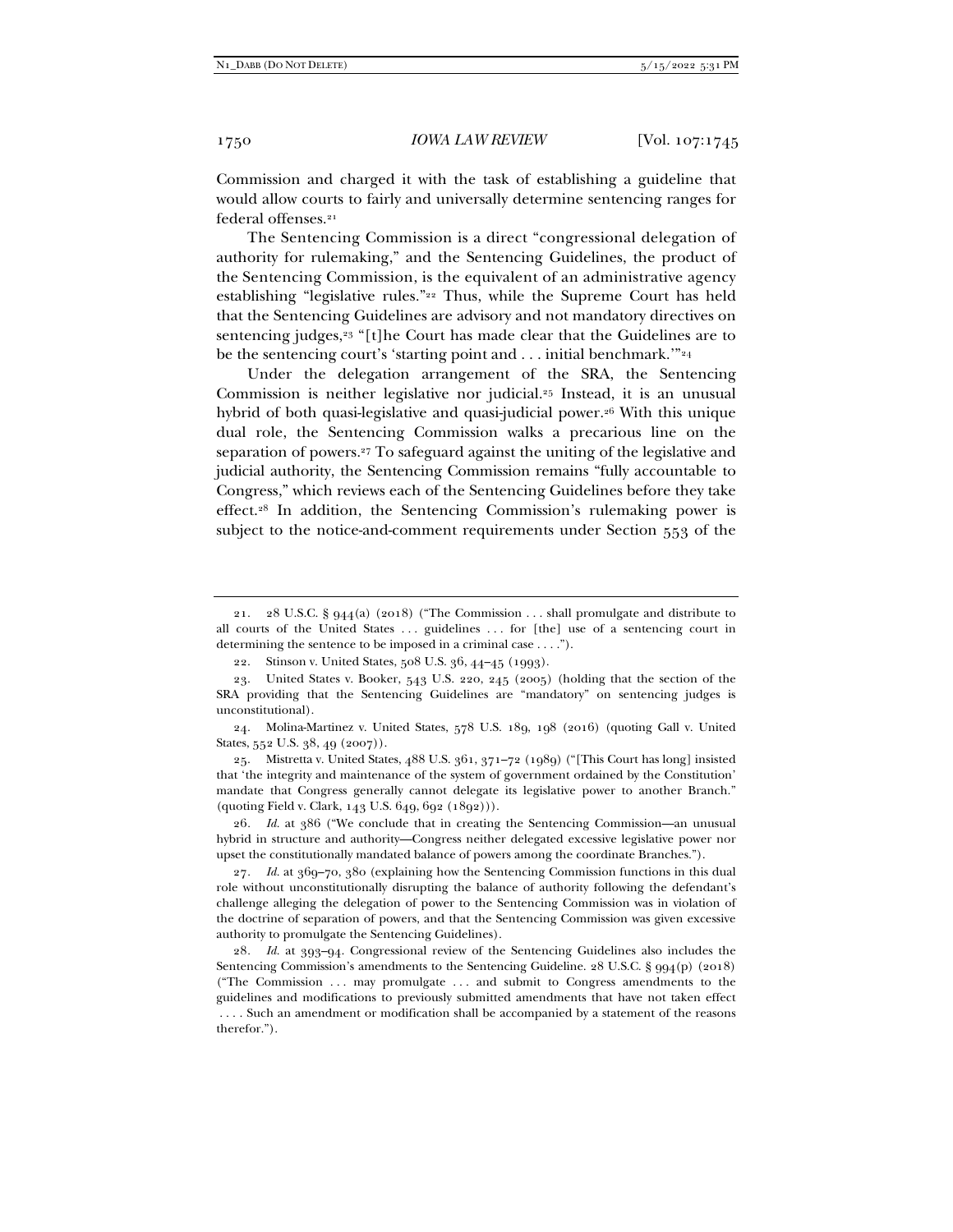Administrative Procedure Act.29 Section 553 of the Administrative Procedure Act requires the proposed rulemaking to undergo specific notice, hearing, and public comments requirements before the agency can implement the rulemaking directive.30 However, the Sentencing Guidelines are free from application of the judicial review provisions of the Administrative Procedure Act,31 which would allow individuals to challenge the Sentencing Guidelines as "arbitrary, capricious, an abuse of discretion, or otherwise not in accordance with law."32 Nevertheless, congressional review of the Sentencing Guidelines and the notice-and-comment requirements are considered sufficient protective mechanisms to permit the Sentencing Commission to walk the line on separation of powers without overstepping.33

The SRA provides that the purpose of the Sentencing Commission is, in part, to ensure the sentencing process maintains and furthers the purposes of the imposition of a sentence.34 Likewise, the Sentencing Commission establishes sentencing policies that provide "certainty and fairness" and avoids sentencing disparities among defendants who are similarly situated.35 Congress desired that the Sentencing Commission implement these policies through a standardized guideline while also "maintaining sufficient flexibility to permit individualized sentences" and "reflect[ing] . . . advancement in the knowledge of human behavior as it relates to the criminal justice [system]."36

#### *B. HOW THE SENTENCING GUIDELINES OPERATE*

The Sentencing Guidelines "create categories of offense behavior and offender characteristics" to establish sentencing ranges that reflect the defendant's criminal history and the characteristics of the offense, thereby attempting to neutralize sentencing disparities.37 The Sentencing Guidelines require the sentencing judge to determine the "offense level" based on the particular offense's characteristics and assigns the offender a "criminal history

<sup>29</sup>*. Mistretta,* 488 U.S. at 393–94; 28 U.S.C. § 994(x) ("The provisions of section 553 of title 5, relating to publication in the Federal Register and public hearing procedure, shall apply to the promulgation of guidelines pursuant to this section."); 5 U.S.C. § 553(b) ("General notice of proposed rule making shall be published in the Federal Register.").

 $30.$  5 U.S.C. §  $553(c)$  (requiring the administrative agency to publish the proposed rulemaking in the Federal Register and to "give interested persons an opportunity to participate in the rule making through submission of written data, views, or arguments").

<sup>31</sup>*. See id.* §§ 701–06.

<sup>32</sup>*. Id.* § 706(2)(A).

 <sup>33.</sup> United States v. Havis, 927 F.3d 382, 385–86 (6th Cir. 2019) ("These two constraints —congressional review and notice and comment—stand to safeguard the Commission from uniting legislative and judicial authority in violation of the separation of powers.").

 <sup>34. 28</sup> U.S.C. § 991(b); *see also* 18 U.S.C. § 3553(a) (describing the "[f]actors [t]o [b]e [c]onsidered in [i]mposing a [s]entence" that Congress intended to further by establishing the Sentencing Commission).

 <sup>35. 28</sup> U.S.C. § 991(b)(1)(B).

<sup>36.</sup> Id.  $\S$  991(b)(1)(B)–(C).

 <sup>37.</sup> U.S. SENT'G GUIDELINES MANUAL ch. 1, pt. A, subpart 1 (U.S. SENT'G COMM'N 2018).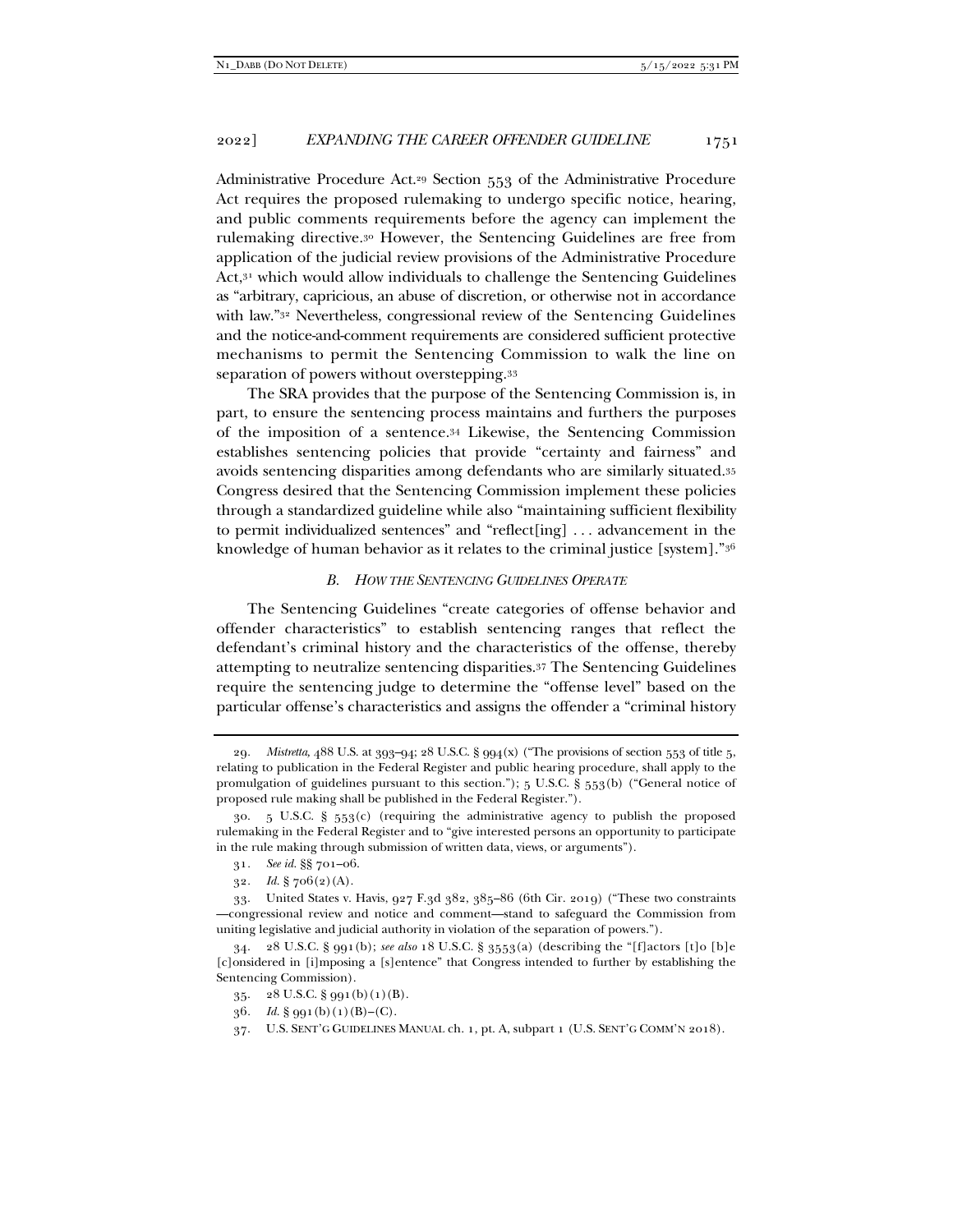category" that reflects the offender's criminal record.38 The Sentencing Guidelines provide a "base offense level" for every federal criminal offense.39 The base offense level can be increased or decreased after considering the particular offense-specific characteristics in the case.40 Additionally, the Sentencing Guidelines direct the sentencing judge to apply certain circumstantial adjustments that apply to all federal offenses alike.41 These include adjustments related to the victim's status, the extent of the defendant's role in the offense, the presence of obstruction of justice, and acceptance of responsibility.42

The Sentencing Guidelines provide a points system to determine the offender's criminal history category.43 The criminal history system considers factors like whether the offender was previously imprisoned and for how long and whether the defendant committed the offense while completing a prior criminal justice sentence like probation.44 The amount of criminal history points determines which of the six criminal history categories applies.45 The criminal history categories are applied mechanically, with the defendant falling into a categorical designation of I–VI, which increases the presumptive sentencing range.46

Once the offense level and criminal history category are determined, the Sentencing Guideline provides a Sentencing Table to determine the defendant's presumptive sentencing range.47 The intersection of the offender's criminal history category and the offense level specifies a

41*. Id.* ch. 3, pt. A, introductory cmt.

42*. Id.* For example, if the offender was only "a minimal participant in any criminal activity," the offense level is "decrease[d] by  $4$  levels." *Id.* §  $3B1.2(a)$ .

46*. Id.* § 4A1.1 cmt. n.1 ("There is no limit to the number of points that may be counted under this subsection.").

47*. Id.* ch. 5, pt. A, tbl.

 $38.$  *Id.*  $\frac{8}{3}$  1B1.1(a)(1)–(6) ("The court shall ... [d] etermine the base offense level and apply any appropriate specific offense characteristics, cross references, and special instructions contained in the particular guideline in Chapter Two in the order listed" and "the defendant's criminal history category as specified in Part A of Chapter Four.").

<sup>39</sup>*. Id.* § 1B1.1(a)(2).

<sup>40</sup>*. Id.* § 1B1.1(a); *see also id.* ch. 2, introductory cmt. ("Each offense has a corresponding base offense level and may have one or more specific offense characteristics that adjust the offense level upward or downward."). For example, an aggravated assault charge is a base level offense of 14. *Id.* §  $2A2.2(a)$ . The "Specific Offense Characteristics" that increase the base offense level offense occur "[i]f the assault involved more than minimal planning, increase by 2 levels" and "[i]f . . . a firearm was discharged, increase by 5 levels." *Id.* §  $2A2.2(b)(1)-(2)$ .

<sup>43</sup>*. Id.* § 4A1.1.

<sup>44</sup>*. Id.* § 4A1.1(d) ("Add 2 points if the defendant committed the instant offense while under any criminal justice sentence, including probation, parole, supervised release, imprisonment, work release, or escape status.").

<sup>45</sup>*. Id.* § 4A1.1 ("The total points from subsections (a) through (e) determine the criminal history category in the Sentencing Table in Chapter Five, Part A.").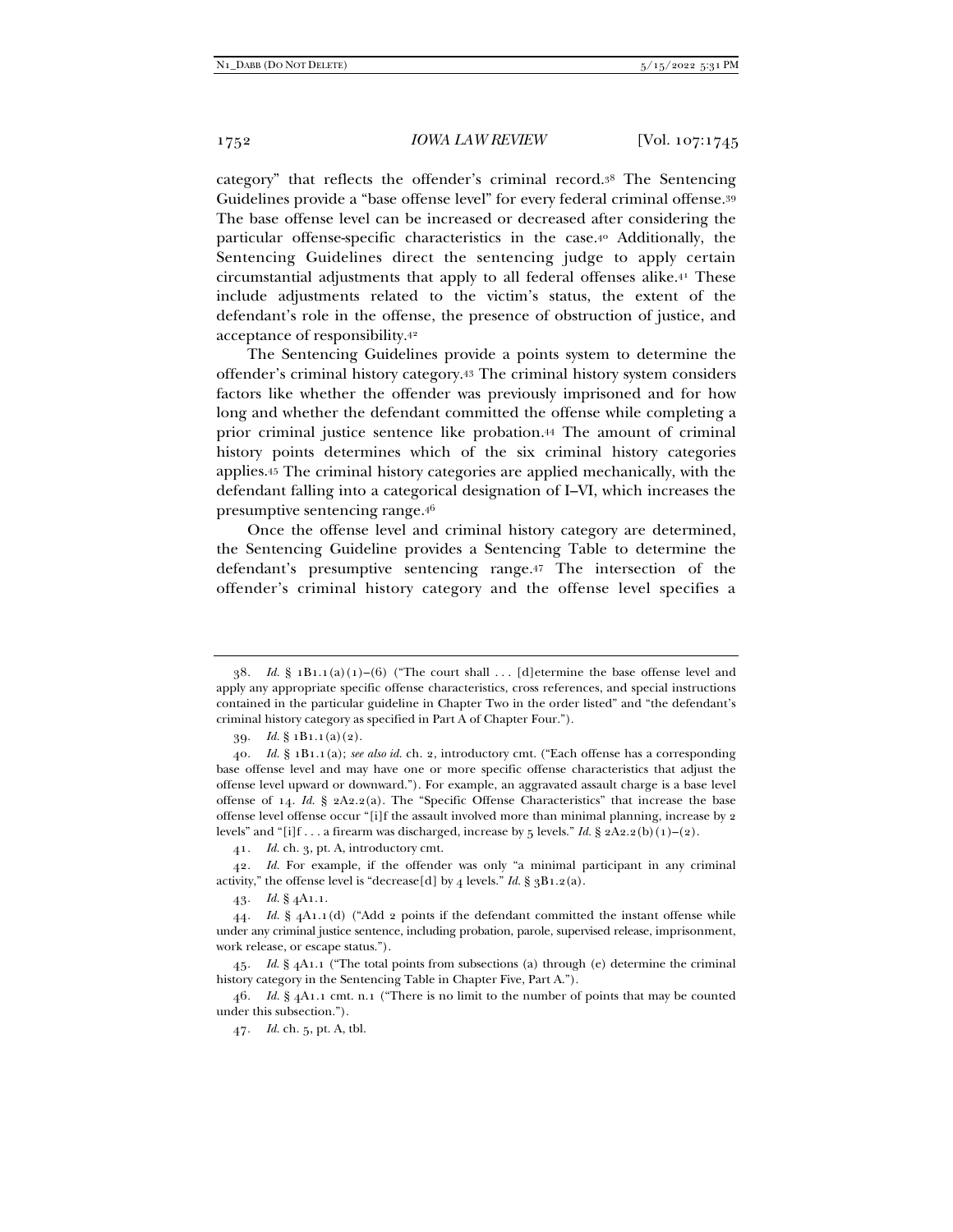presumptive sentencing range in months of imprisonment.48 Then, the sentencing judge will likely sentence the offender within that range unless there is some "aggravating or mitigating circumstance of a kind, or to a degree, not adequately taken into consideration by the Sentencing Commission in formulating the guidelines."49 If a sentencing judge determines such aggravating or mitigating factors exist, they have departure authority to deviate from the presumptive sentencing range provided by the Sentencing Guidelines.50

#### *C. THE CAREER OFFENDER GUIDELINE*

A provision of the SRA directs the Sentencing Commission to establish a separate guideline within the Sentencing Guidelines that requires that adult offenders convicted of a felony crime of violence or drug trafficking receive a sentence at or near the sentencing maximum when the defendant has previously been convicted of two or more similar offenses.<sup>51</sup>

This directive was issued to the Sentencing Commission to "assure consistent and rational implementation of the . . . view that substantial prison terms should be imposed on repeat violent offenders and repeat drug traffickers."52

Acting on this directive, the Sentencing Commission developed the Career Offender Guideline.53 The Career Offender Guideline states that a defendant is a career offender subject to the enhanced penalties if:

- (1) the defendant was at least eighteen years old at the time the defendant committed the instant offense of conviction;
- (2) the instant offense of conviction is a felony that is either a crime of violence or a controlled substance offense; and
- (3) the defendant has at least two prior felony convictions of either a crime of violence or a controlled substance offense.54

<sup>48</sup>*. Id.* ch. 5, pt. A, cmt. n.1 ("The Offense Level (1–43) forms the vertical axis of the Sentencing Table. The Criminal History Category (I–VI) forms the horizontal axis of the Table. The intersection of the Offense Level and Criminal History Category displays the Guideline Range in months of imprisonment.").

 <sup>49. 18</sup> U.S.C. § 3553(b)(1) (2018).

<sup>50</sup>*. Id.*

<sup>51</sup>*. See* 28 U.S.C. § 994(h)(1)–(2) (requiring the "prior felonies" to be "(A) a crime of violence; or (B) an offense described in section 401 of the Controlled Substances Act (21 U.S.C. 841), sections 1002(a), 1005, and 1009 of the Controlled Substances Import and Export Act (21 U.S.C. 952(a), 955, and 959), and chapter 705 of title 46").

 <sup>52.</sup> S. REP. NO. 98–255, at 175 (1983).

 <sup>53.</sup> U.S. SENT'G GUIDELINES MANUAL § 4B1.1 (U.S. SENT'G COMM'N 2018).

<sup>54</sup>*. Id.* § 4B1.1(a).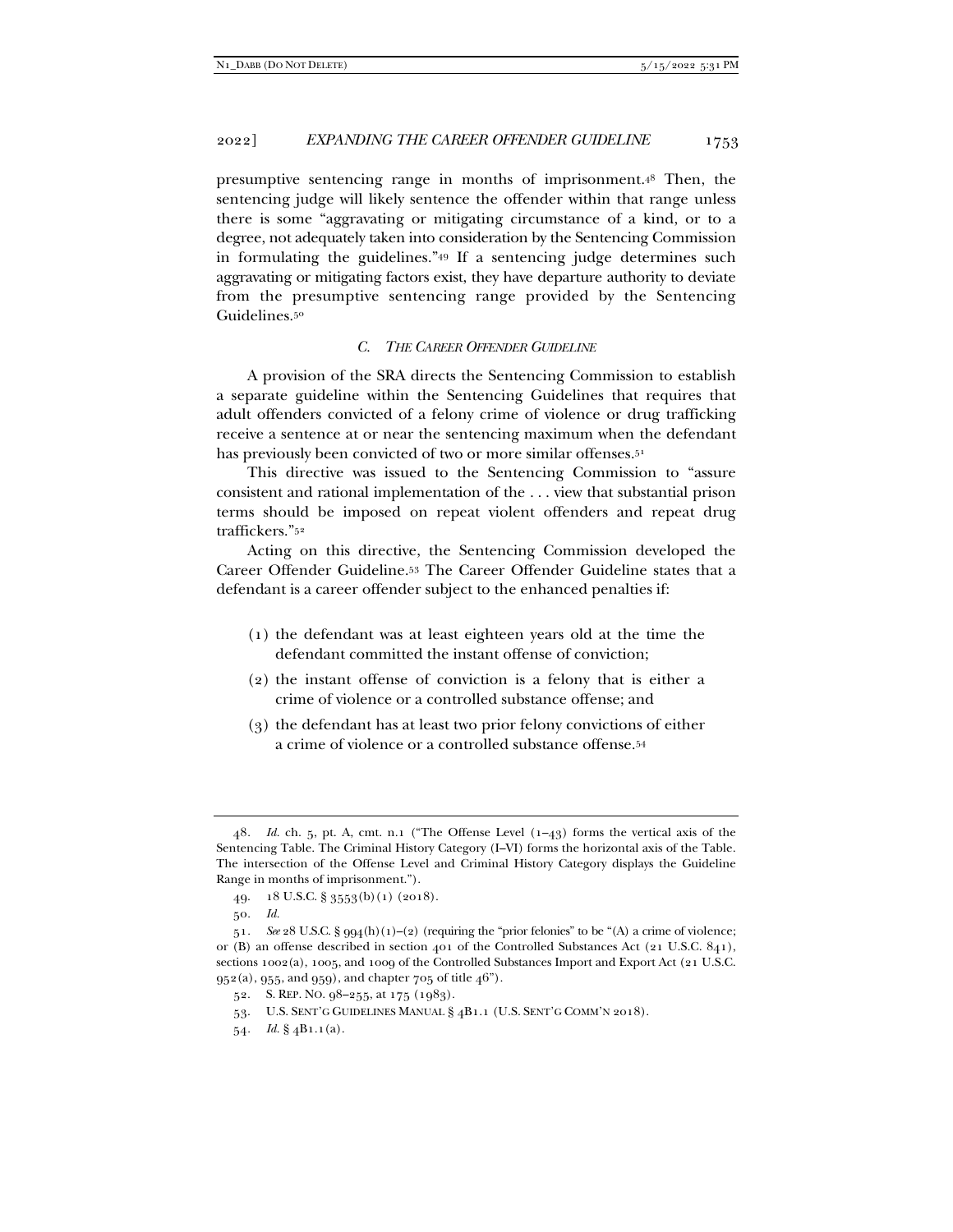Under the Career Offender Guideline, a defendant with three prior convictions for a felony or state crime of violence or controlled substance offense is assigned the highest criminal history category, Category VI.55 The Career Offender Guideline assigns the highest criminal history category despite the defendant's actual criminal history point total being less than required to fall into this category.56 Additionally, the offense level is set at the guideline range associated with the statutory maximum penalty for the offense.57 This system requires a sentence at the maximum statutory punishment assigned to the underlying offense, even if the specific circumstances of the defendant's conviction would permit a lower term of imprisonment absent the Career Offender Guideline.<sup>58</sup>

Consequently, qualifying as a career offender often dramatically increases the length of the defendant's term of imprisonment.59 It can alter a sentence from what would only be few years under application of other sections of the Sentencing Guidelines into decades or even life imprisonment.<sup>60</sup> Most defendants subject to the Career Offender Guideline are convicted of drug trafficking offenses with a statutory maximum set at 20 years or more.<sup>61</sup> As a result, most defendants sentenced under the Career Offender Guideline

 58. U.S. SENT'G GUIDELINES MANUAL § 4B1.1(b) ("[I]f the offense level for a career offender from the table in this subsection is greater than the offense level otherwise applicable, the offense level from the table in this subsection shall apply.").

59*. See infra* note 60.

 61. Amy Baron-Evans, Jennifer Coffin & Sara Silva, *Deconstructing the Career Offender Guideline*, 2 CHARLOTTE L. REV. 39, 47 n.6 (2010).

<sup>55</sup>*. Id.* § 4B1.1(a)–(b).

<sup>56</sup>*. Id.* § 4B1.1(b) ("A career offender's criminal history category in every case under this subsection shall be Category VI.").

<sup>57</sup>*. Id.* § 4B1.1 cmt. n.2 ("'Offense Statutory Maximum' . . . refers to the maximum term of imprisonment authorized for the offense of conviction that is a crime of violence or controlled substance offense, including any increase in that maximum term under a sentencing enhancement provision that applies because of the defendant's prior criminal record."); *see also*  United States v. LaBonte, 520 U.S. 751, 758 (1997) ("[T]he phrase 'maximum term authorized' should be construed as requiring the 'highest' or 'greatest' sentence allowed by statute.").

<sup>60</sup>*. See* U.S. SENT'G GUIDELINES MANUAL § 4B1.1(b). For example, in non-career criminal sentencing, the base offense level for drug trafficking offenses is assigned based on the quantity and drug type. *See id.* § 2D1.1(c). The base offense level for an offender charged with distributing less than ten grams of heroin is  $14$ . *Id.* §  $2D1.1(c)(13)$ . A defendant with two prior controlled substance offense convictions resulting in a sentence of a year or more would ordinarily have a criminal history category of III. *Id.* § 4A1.1 (providing for 6 points); *id.* ch. 5, pt. A, tbl. (placing 4–6 points in category III). Absent the Career Offender Guideline, the sentencing range for their third offense would be  $21-27$  months' imprisonment or about two years. *Id.* §  $2D1.1(c)(13)$  (placing the base offense level at 14); *id.* ch. 5, pt. A, Zone D. However, under the Career Offender Guideline, because the statutory maximum for the heroin distribution charge is 15 years, the defendant's offense level is increased to 29, and their criminal history is increased to Category VI. *Id.* § 4B1.1(b). Thus, this would result in a sentence of 151 to 180 months' imprisonment or 15 years. *Id.* ch. 5, pt. A Zone D.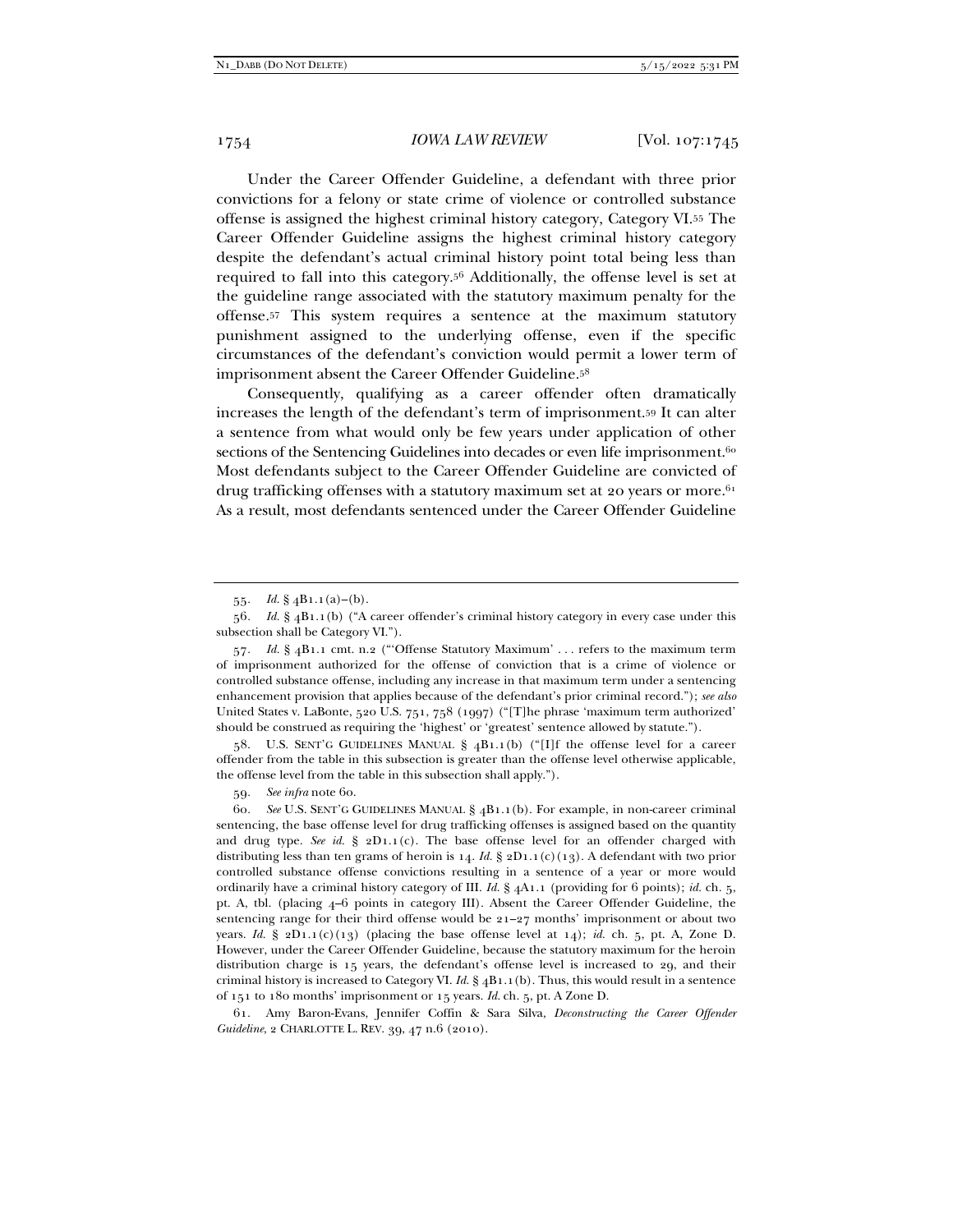receive months of imprisonment ranging from 210 to 262 months, 262 to 327 months, or 360 months to life under the enhanced sentencing system.<sup>62</sup>

Under the Career Offender Guideline, a "crime of violence" is defined as:

[A]ny offense under federal or state law, punishable by imprisonment for a term exceeding one year, that . . . has as an element the use, attempted use, or threatened use of physical force against the person of another, or ... is murder, voluntary manslaughter, kidnapping, aggravated assault, a forcible sex offense, robbery, arson, extortion, or the use or unlawful possession of a firearm.<sup>63</sup>

A "controlled substance offense" is defined as:

[A]n offense under federal or state law, punishable by imprisonment for a term exceeding one year, that prohibits the manufacture, import, export, distribution, or dispensing of a controlled substance . . . or the possession of a controlled substance . . . with intent to manufacture, import, export, distribute, or dispense.64

Initially, to reflect Congress's statutory directive under the SRA,<sup>65</sup> the Career Offender Guideline's text recognized that the prior convictions that justify a career offender sentencing enhancement were the felony drug trafficking offenses enumerated explicitly in the SRA.66

Indeed, the Guideline's original 1987 definition of a controlled substance offense was initially limited to "an offense identified in" the federal statutes enumerated in  $28$  U.S.C. section  $944(h)$  and "similar offenses."<sup>67</sup>

 66. U.S. SENT'G GUIDELINES MANUAL § 4B1.1 (U.S. SENT'G COMM'N 1987) ("[T]he defendant has at least two prior felony convictions.").

67*. Id.* § 4B1.2(2) ("The term 'controlled substance offense' as used in this provision means an offense identified in 21 U.S.C. §§ 841, 952(a), 955, 955a, 959; §§ 405B and 416 of the Controlled Substance Act as amended in 1986, and similar offenses.").

<sup>62</sup>*. Id.* at 42; U.S. SENT'G GUIDELINES MANUAL § 4B1.1(c)(3); *id.* ch. 5, pt. A.

 <sup>63.</sup> U.S. SENT'G GUIDELINES MANUAL § 4B1.2(a).

<sup>64</sup>*. Id.* § 4B1.2(b).

<sup>65. 28</sup> U.S.C. § 994(h)(2) (2018) (stating that the career offender guidelines should reflect heightened sentencing for a defendant who "has previously been convicted of a two or more prior felonies" of "*offense*[*s*] *described in*" the enumerated statutes (emphasis added)). The offenses described in the enumerated federal criminal statutes referenced in  $\S$  944(h) exclusively target federal, international drug trafficking crimes, not street-level dealings. *Id.* In contrast, § 944(h) does not restrict the "crimes of violence" prong to any specifically enumerated federal criminal offenses. *Id.*; *see also* S. REP. NO. 98–255, at 19 (1983) (explaining that enhanced sentencing "arises in cases in which the defendant is charged with felonies punishable by ten years or more of imprisonment described in [the enumerated offenses] which cover opiate substances and offenses of the same gravity involving non-opiate controlled substances").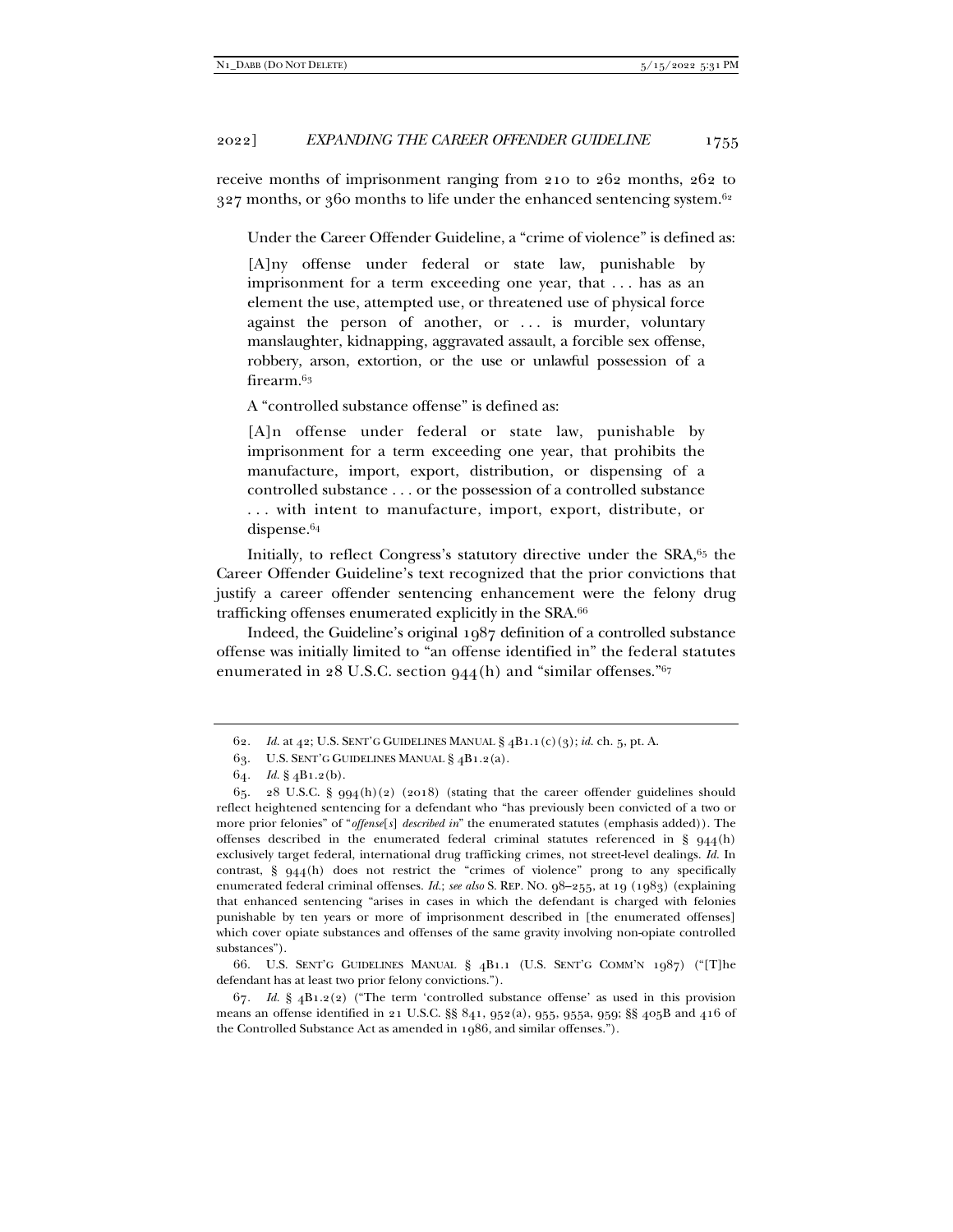Only a year after the introduction of the initial version of the Career Offender Guideline, the Sentencing Commission expanded the definition of controlled substance offense through amendments to the Sentencing Guideline's Commentary to include "the federal offenses identified in the statutes . . . or substantially equivalent state offenses."68 Additionally, the Commentary's amendment provided that a controlled substance offense includes aiding and abetting, conspiring, or attempting to commit such offenses.69 Eventually, in 1989, the Sentencing Commission amended the Career Offender Guideline's text to broaden the definition of controlled substance offense to where it stands today, removing any explicit references to the limited federal offenses defined by Congress in §  $994(h)$  of the SRA.<sup>70</sup>

Following the broadened definition of controlled substance offense, federal sentencing judges began to invalidate career offender sentences after holding the Sentencing Commission exceeded its authority under the SRA.71 The sentencing judges reasoned the Sentencing Commission exceeded its authority by expanding the list of controlled substance offenses beyond the specific federal drug trafficking crimes enumerated in §  $994(h)$ .<sup>72</sup>

In response to these holdings, the Sentencing Commission removed Background Commentary referencing  $\S$   $994(h)$  as the only statutory directive for the Career Offender Guideline.73 The Sentencing Commission amended the Background Commentary to explain while  $\S$   $994(h)$  is the primary authority for the Career Offender Guideline, the Sentencing Commission acted in under its general guideline promulgation and amendment authority to "modif[y] this definition [of controlled substance offense] in several respects."74 Thus, the Sentencing Commission, and courts

<sup>68</sup>*. Id.* § 4B1.2 cmt. n.2.

<sup>69</sup>*. Id.* ("This definition also includes aiding and abetting, conspiring, or attempting to commit such offenses . . . .").

 <sup>70.</sup> U.S. SENT'G GUIDELINES MANUAL § 4B1.2 (U.S. SENT'G COMM'N 2018).

<sup>71</sup>*. See, e.g.*, United States v. Price, 990 F.2d 1367, 1370 (D.C. Cir. 1993); United States v. Bellazerius, 24 F.3d 698, 702 (5th Cir. 1994); United States v. Mendoza-Figueroa, 28 F.3d 766, 767–68 (8th Cir. 1994), *vacated*, 65 F.3d 691 (8th Cir. 1995) (en banc).

<sup>72</sup>*. See, e.g.*, *Price*, 990 F.2d at 1370; *Bellazerius*, 24 F.3d at 702; *Mendoza-Figueroa*, 28 F.3d at 767–68.

 <sup>73.</sup> U.S. SENT'G GUIDELINES MANUAL § 4B1.1 cmt. background (U.S. SENT'G COMM'N 1987) ("28 U.S.C. § 994(h) mandates that the Commission assure that certain 'career' offenders, as defined in the statute, receive a sentence of imprisonment 'at or near the maximum term authorized.' Section 4B1.1 implements this mandate.").

 <sup>74.</sup> U.S. SENT'G GUIDELINES MANUAL § 4B1.1 cmt. background (U.S. SENT'G COMM'N 2018) (" $[28 \text{ U.S.C. } § 994(h)]$  mandates that the Commission assure that certain 'career' offenders receive a sentence of imprisonment 'at or near the maximum term authorized.' Section 4B1.1 implements this directive, with the definition of a career offender tracking in *large part* the criteria set forth in 28 U.S.C. § 994(h)." (emphasis added)).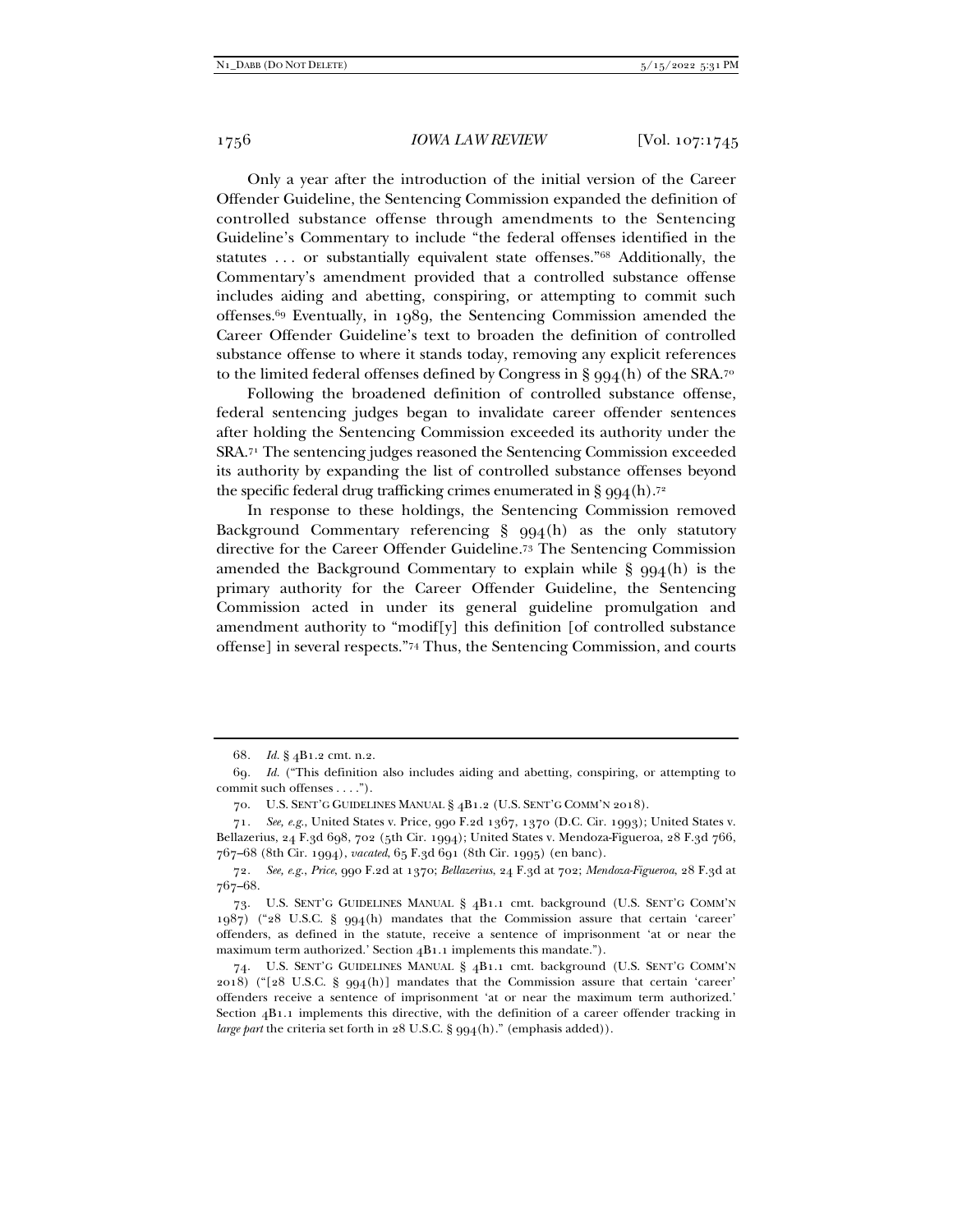deciding tangential issues following these amendments,75 reasoned the Sentencing Commission acted within the authority granted to it by Congress when it expanded the Career Offender Guideline to include controlled substance offenses beyond those offenses expressly enumerated by Congress in the SRA.76

# 1. The Commentary in Question

In addition to the expanded definition of controlled substance offense, the Commentary Note  $_1$  for section  $_4B1.2$  continues to provide that "'controlled substance offense' include[s] the offenses of aiding and abetting, conspiring, and attempting to commit such offenses."77 The effect of the Guideline's Commentary on sentencing is up for debate considering the SRA does not expressly authorize the issuance of the Commentary.78 Therefore, the Commentary to the Guidelines is not the product of the Sentencing Commission's congressionally delegated rulemaking power.79 Still, the Sentencing Commission has determined that the Commentary accompanying the Sentencing Guideline serves three functions: (1) to "interpret the guideline or explain how it is to be applied"; (2) to "suggest circumstances which . . . may warrant departure from the guidelines"; and (3) to "provide background information, including factors considered in promulgating the guideline or reasons underlying promulgation of the guideline."80

The unique delegation arrangement of the Sentencing Commission that results in the Sentencing Guidelines being "the equivalent of legislative rules adopted by federal agencies" prompted the United States Supreme Court to rule on the effect of the Sentencing Guideline's Commentary on sentencing proceedings.81 In *Stinson v. United States*, the Supreme Court determined that the Commentary is the equivalent of an interpretive rule and is akin to "an agency's interpretation of its own legislative rule."<sup>82</sup>

<sup>75</sup>*. See, e.g.*, United States v. Lightbourn, 115 F.3d 291, 293 (5th Cir. 1997) ("The amendment to the sentencing guidelines[' Background Commentary] speaks directly to this point and effectively eliminates the concerns of the *Bellazerius* court.")

<sup>76</sup>*. Id.*

 <sup>77.</sup> U.S. SENT'G GUIDELINES MANUAL § 4B1.2 cmt. n.1 (U.S. SENT'G COMM'N 2018).

 <sup>78.</sup> Stinson v. United States, 508 U.S. 36, 41 (1993) (upholding the validity of the Commentary as a means to interpret the Guideline's text); *see also* 18 U.S.C. § 3553(b) (2018) (referring to the use of "official commentary of the Sentencing Commission" when determining whether to depart from the guidelines sentencing range).

<sup>79</sup>*. Stinson,* 508 U.S. at 44 ("Commentary, however, has a function different from an agency's legislative rule. Commentary, unlike a legislative rule, is not the product of delegated authority for rulemaking, which of course must yield to the clear meaning of a statute." (citing Chevron U.S.A., Inc. v. Nat. Res. Def. Council, Inc., 467 U.S. 837, 843 n.9 (1984))).

 <sup>80.</sup> U.S. SENT'G GUIDELINES MANUAL § 1B1.7 (U.S. SENT'G COMM'N 2018).

<sup>81</sup>*. Stinson*, 508 U.S. at 45.

<sup>82</sup>*. Id.*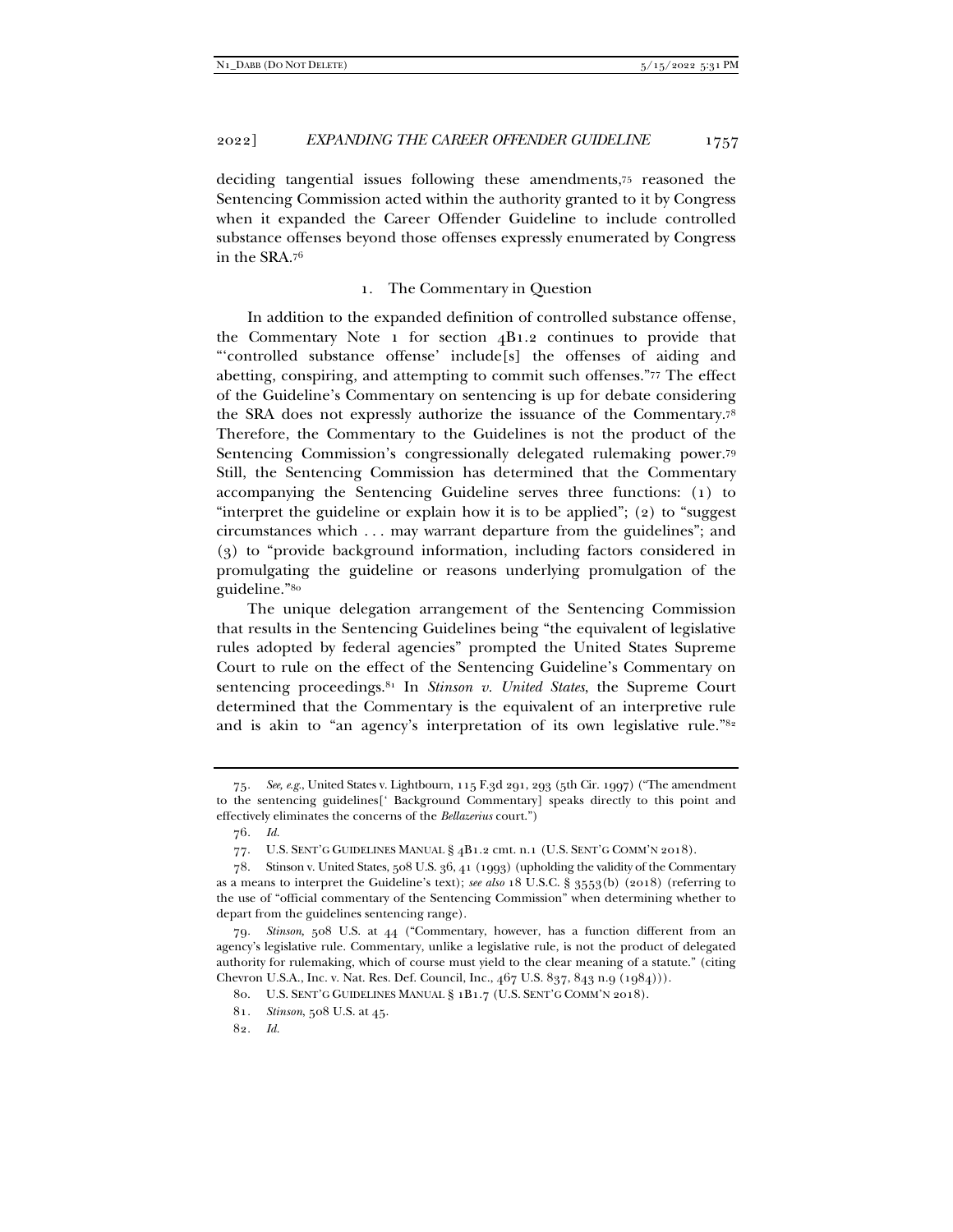Consequently, the Court applied the standard given to the agency's interpretive rules, holding that Commentary that functions to "interpret[] or explain[] a guideline is authoritative unless it violates the Constitution or a federal statute, or is inconsistent with, or a plainly erroneous reading of, that guideline."83 Thus, when "commentary and the guideline it interprets are inconsistent," the Guideline's text controls.84 To hold otherwise would allow the Sentencing Commission to alter the meaning of the Guideline through Commentary, which Congress does not review.85

III. THE CIRCUIT COURTS SPLIT ON WHETHER TO APPLY THE INCHOATE OFFENSES IN NOTE 1 TO THE DEFINITION OF CONTROLLED SUBSTANCE OFFENSE

The United States Courts of Appeals have split regarding the proper scope for applying the Sentencing Guideline's Commentary.86 The courts specifically disagree on whether to apply the Sentencing Commission's Commentary Note 1. Note 1 provides that a "'controlled substance offense' include[s] the offenses of aiding and abetting, conspiring, and attempting to commit such offenses."87 Currently, the First, Second, Fourth, Fifth, Seventh, Eighth, and Eleventh Circuits have read Note 1 into the definition of a controlled substance offense.88 In contrast, the Third, Sixth, and the District

86*. Compare* United States v. Lewis, 963 F.3d 16, 16 (1st Cir. 2020) (holding that Note 1 should be applied to the definition of controlled substance offense in the Career Offender Guideline), United States v. Richardson, 958 F.3d 151, 151 (2d Cir. 2020) (same), United States v. Cruz, 522 F. App'x 352, 352 (7th Cir. 2013) (same), United States v. Milton, 805 F. App'x 280, 280 (5th Cir. 2020) (same), United States v. Mendoza-Figueroa, 65 F.3d 691, 691 (8th Cir. 1995) (same), *and* United States v. Pridgeon, 853 F.3d 1192, 1199 (11th Cir. 2017) (same), *with* United States v. Nasir, 982 F.3d 144, 160 (3d Cir. 2020) (en banc), *abrogated on other grounds*, 142 S. Ct. 56 (2021) (holding that Note 1 should not be applied to the definition of controlled substance offense in the Career Offender Guideline), United States v. Havis, 927 F.3d 382, 382 (6th Cir. 2019) (same), *and* United States v. Winstead, 890 F.3d 1082, 1091–92 (D.C. Cir. 2018) (same). For an additional approach, see United States v. Crum, 934 F.3d 963, 966 (9th Cir. 2019) (adhering to prior circuit precedent applying Note 1, but stating "[i]f we were free to do so, we would follow the Sixth and D.C. Circuits' lead. In our view, the commentary improperly expands the definition of 'controlled substance offense' to include other offenses not listed in the text of the guideline.").

87. U.S. SENT'G GUIDELINES MANUAL § 4B1.2 cmt. n.1 (U.S. SENT'G COMM'N 2018).

88*. See generally* United States v. Lewis, 963 F.3d 16 (1st Cir. 2020) (holding that Note 1 should be applied to the definition of controlled substance offense in the Career Offender Guideline); United States v. Richardson, 958 F.3d 151 (2d Cir. 2020) (same); United States v. Kennedy, 32 F.3d 876 (4th Cir. 1994) (same); United States v. Smith, 989 F.3d 575 (7th Cir. 2021) (same); United States v. Milton, 805 F. App'x 280 (5th Cir. 2020) (same); United States v. Mendoza-Figueroa, 65 F.3d 691 (8th Cir. 1995) (same); United States v. Pridgeon, 853 F.3d 1192 (11th Cir. 2017) (same).

<sup>83</sup>*. Id.* at 38.

<sup>84</sup>*. Id.* at 43.

<sup>85</sup>*. Id.* at 40, 43–45, 46. The Court held that "[a]lthough amendments to guidelines provisions are one method of incorporating revisions, another method open to the Commission is amendment of the commentary, *if the guideline which the commentary interprets will bear the construction*." (emphasis added). *Id.* at 46.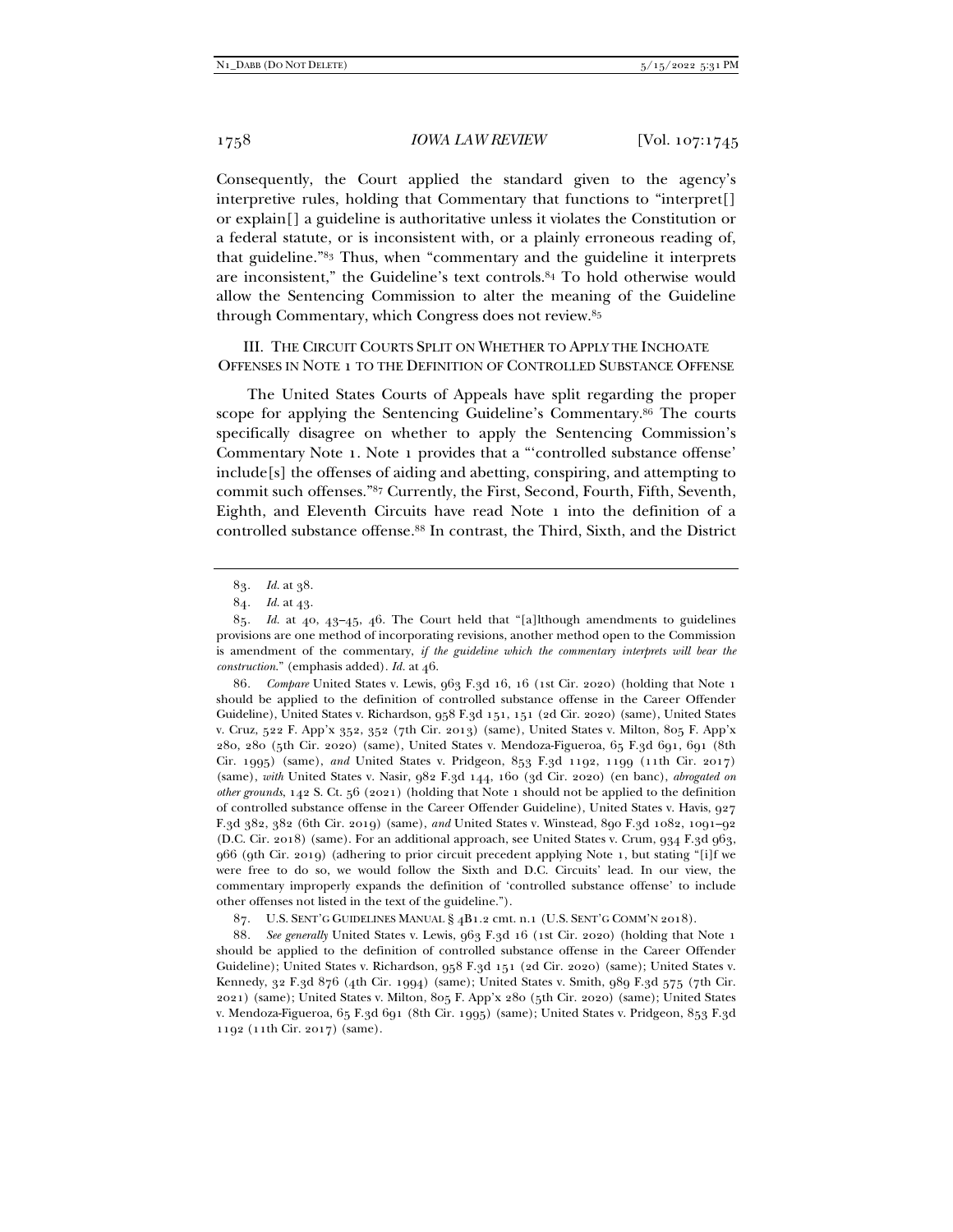of Columbia Circuits have held the inchoate offenses in Note 1 should not be read into the definition of a controlled drug offense.<sup>89</sup> This Part discusses the various issues, views, and cases reflected in the this circuit split.

## *A. THE CIRCUIT COURT CASES APPLYING THE INCHOATE OFFENSES IN NOTE 1*

The circuit courts that have applied Note 1 to enhance sentences of defendants previously convicted of drug offenses for aiding and abetting, conspiracy, or attempt have relied on the Supreme Court's holding in *Stinson* to justify its application.90 In *United States v. Richardson*, the Second Circuit held that the application of Note 1 is consistent with *Stinson*'s rule.91 In *Richardson*, before the current charges of distribution and possession with intent to distribute, defendant Richardson had been twice convicted of conspiracy to distribute a controlled substance and attempted criminal possession of a controlled substance.92 Richardson argued that his prior conspiracy and attempt convictions did not qualify for enhanced sentencing under the Career Offender Guideline because "Note 1 impermissibly expands the guideline's definition of 'controlled substance offense' to include inchoate offenses."93

The *Richardson* court held that the defendant's argument failed because "Note 1 is not 'inconsistent with, or a plainly erroneous reading of'  $\S$  4B1.2."<sup>94</sup> The court reasoned that the application of Note 1 is consistent with the Guideline's text because the word "prohibit" in the Guideline "means . . . 'to prevent [or] hinder,'" and the inchoate offenses included in Note 1 "'hinder[]' the distribution of [a] controlled substance."95 Thus, because the *Richardson*

93*. Id.*

<sup>89</sup>*. See* United States v. Crum, 934 F.3d 963, 966 (9th Cir. 2019) (adhering to prior circuit precedent applying Note 1 but stating that "[i]f we were free to do so, we would follow the Sixth and D.C. Circuits' lead. In our view, the commentary improperly expands the definition of 'controlled substance offense' to include other offenses not listed in the text of the guideline."). *See generally* United States v. Nasir, 982 F.3d 144, 160 (3d Cir. 2020) (en banc), *abrogated on other grounds*, 142 S. Ct. 56 (2021) (holding that Note 1 should not be applied to the definition of controlled substance offense in the Career Offender Guideline); United States v. Havis, 927 F.3d 382 (6th Cir. 2019) (same); United States v. Winstead, 890 F.3d 1082 (D.C. Cir. 2018) (same).

<sup>90</sup>*. Richardson*, 958 F.3d at 154 ("Application Note 1 is not 'inconsistent with, or a plainly erroneous reading of  $\S$  4B1.2." (quoting Stinson v. United States, 508 U.S. 36, 38 (1993))).

<sup>91</sup>*. Id.* at 154–55. The court held that "[t]he sentencing Commission adopted an interpretation of  $\S$  4B1.2 that is not inconsistent with the guideline when it concluded that an offense that forbids 'aiding and abetting, conspiring, and attempting to' manufacture, import, export, distribute, or dispense a controlled substance is an offense that 'prohibits' those activities." *Id.* at 155.

<sup>92</sup>*. Id.* at 154.

<sup>94</sup>*. Id.* (quoting Stinson v. United States, 508 U.S. 36, 38 (1993)).

<sup>95</sup>*. Id.* at 155. ("A ban on attempting to distribute a controlled substance, for example, 'hinders' the distribution of the controlled substance." (quoting United States v. Lange, 862 F.3d 1290, 1295 (11th Cir. 2017))).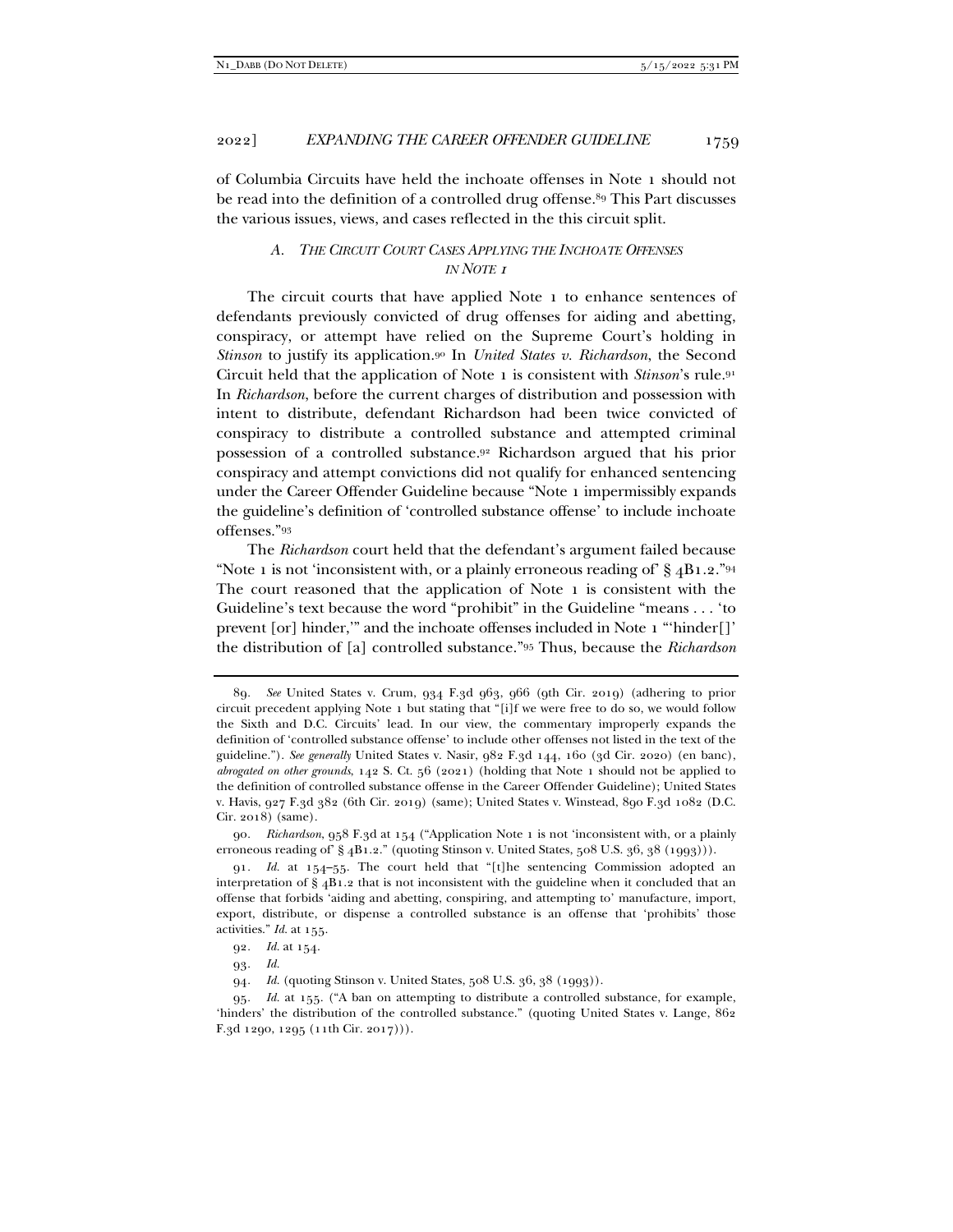court was able to shoehorn the language of Note 1 within the statutory text, it was not a violation of *Stinson* to read the inchoate offenses in Note 1 into the Guideline's definition of controlled substance offense.96

Similarly, in the First Circuit case *United States v. Lewis*, the defendant pleaded guilty to conspiracy to distribute cocaine.97 Under the application of the Career Offender Guideline, the sentencing court sentenced the defendant to 108 months' imprisonment.98 The defendant argued the court should not apply the Career Offender Guideline to sentence him for his inchoate offense because including the offenses in Note 1 is inconsistent with the Sentencing Guideline's textual definition of controlled substance offense.99 Additionally, the defendant argued that even if the court found that Note 1 is not inconsistent with the Sentencing Guideline's text, the Sentencing Commission exceeded its authority under  $\S qq4(h)$  by broadening the definition of controlled substance offense to include the additional inchoate offenses through Note 1.100

As to the defendant's first claim, the *Lewis* court held there was no inconsistency between the offenses in Note 1 and the Guideline's text, and thus it could not be invalid under the court's reading of the principles outlined in *Stinson*.101

Moreover, the *Lewis* court rejected the defendant's claim that Note 1 exceeded the Sentencing Commission's authority under  $\S qq_4(h)$  by appealing to circuit precedent in *United States v. Piper*,<sup>102</sup> which the court found foreclosed this argument.103 In *Piper*, the First Circuit concluded that after examining the legislative history of the SRA, Congress intended  $\S qq4(h)$  to be "the irreducible minimum that the Commission must do by way of a career offender guideline, but  $\dots$  [could] includ[e] additional offenses within the career offender rubric."104 Therefore, the *Lewis* court held the

<sup>96</sup>*. Id.* ("The Sentencing Commission adopted an interpretation of § 4B1.2 that is not inconsistent with the guideline when it concluded that an offense that forbids 'aiding and abetting, conspiring, and attempting to' manufacture, import, export, distribute, or dispense a controlled substance is an offense that 'prohibits' those activities." (quoting U.S. SENT'G GUIDELINES MANUAL § 4B1.2 cmt. n.2 (U.S. SENT'G COMM'N 2018))).

 <sup>97.</sup> United States v. Lewis, 963 F.3d 16, 19 (1st Cir. 2020).

<sup>98</sup>*. Id.* at 19–20.

<sup>99</sup>*. Id.* at 21 ("[T]herefore following the Application Note amounts to unconstitutional and '[u]nchecked . . . [d]eference to the Commission's [i]nterpretation of its [o]wn [r]ules.'" (second, third, fourth, fifth, sixth, and seventh alterations in original)).

<sup>100</sup>*. Id.*

<sup>101</sup>*. Id.* at 22 ("'[B]ecause [Application Note 1] neither excludes any offenses expressly enumerated in the guideline, nor calls for the inclusion of any offenses that the guideline expressly excludes, there is no inconsistency' between the two." (second alteration in original) (quoting United States v. Piper, 35 F.3d 611, 617 (1st Cir. 1994))).

<sup>102</sup>*. Piper*, 35 F.3d at 617–18.

<sup>103</sup>*. See Lewis*, 963 F.3d at 22 ("We also determined in *Piper* that Application Note 1 did not 'contravene[]  $28$  U.S.C. §  $994(h)$ .'" (alteration in original)).

<sup>104</sup>*. Piper*, 35 F.3d at 618.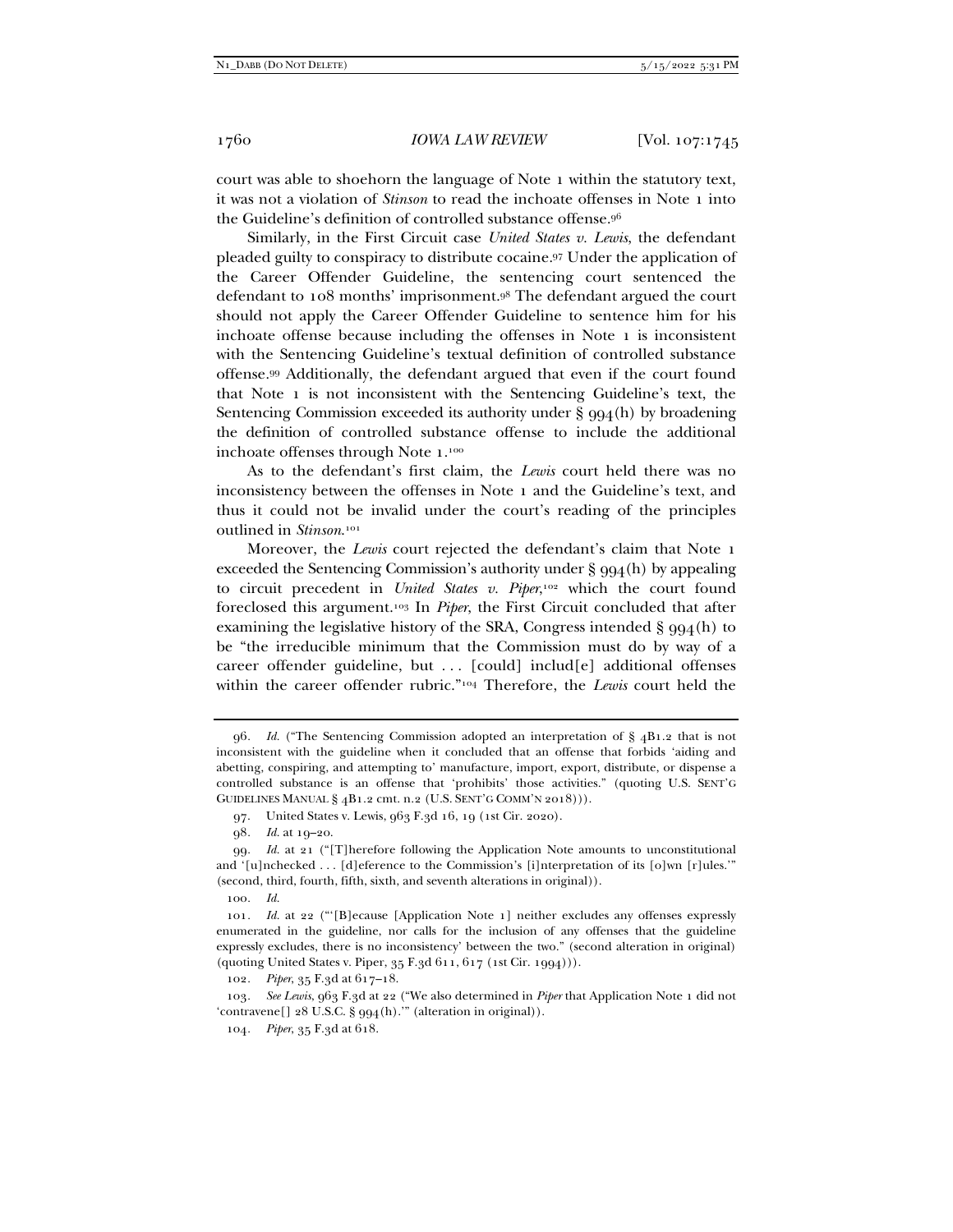inchoate offenses in Note 1 could provide the basis for enhancing the defendant's sentencing for the conspiracy conviction under the Career Offender Guideline.105

## *B. THE CIRCUIT CASES NOT APPLYING THE INCHOATE OFFENSES IN NOTE 1*

In contrast, the circuits that have not applied Note 1 to enhance sentences have held that *Stinson* is not applicable because Note 1 is not "really an 'interpretation' at all[.]"106

Instead, these courts have held that "the [Sentencing] Commission used Application Note 1 to *add* an offense not listed in the guideline."<sup>107</sup> These circuit courts have reasoned that the application of the inchoate offenses in Note 1 is impermissible because "application notes are to be '*interpretations of*, not *additions to*, the Guidelines themselves.'"108 Thus, courts have held that applying the additional offenses of Note 1 contravenes the system of congressional review, notice, and comment "that make the Guidelines constitutional in the first place," thereby exceeding the Sentencing Commission's authority under the congressional directive.109

In the District of Columbia Circuit case *United States v. Winstead*, the jury convicted the defendant of federal charges relating to drug trafficking.110 The sentencing judge deemed the defendant a career offender based on prior convictions for an attempted drug offense.<sup>111</sup>

The application of the Career Offender Guideline increased the defendant's presumptive sentencing range by ten years, from twenty years' imprisonment under the standard Sentencing Guidelines to thirty years imprisonment under the Career Offender Guideline.112 The District of Columbia Circuit vacated the sentence and held that the application of Note 1 was impermissible as it is inconsistent with the Sentencing Guideline's text.113 The *Winstead* court began its opinion by noting the exclusion of inchoate offenses in the Guideline's definition of controlled substance offense supports a powerful textual argument against including them.114

113*. Id.* at 1090 ("[T]here is no question that as Appellant points out, the commentary adds a crime, 'attempted distribution,' that is not included in the guideline.").

<sup>105</sup>*. Lewis*, 963 F.3d at 22–23.

<sup>106</sup>*. See* United States v. Havis, 927 F.3d 382, 386 (6th Cir. 2019).

<sup>107</sup>*. Id.*

<sup>108</sup>*. Id.* (quoting United States v. Rollins, 836 F.3d 737, 742 (7th Cir. 2016) (en banc)).

<sup>109</sup>*. Id.* (citing United States v. Winstead, 890 F.3d 1082, 1092 (D.C. Cir. 2018)).

<sup>110</sup>*. Winstead,* 890 F.3d at 1085.

<sup>111</sup>*. Id.* at 1087.

<sup>112</sup>*. Id.* ("[O]nce Appellant was adjudged a career criminal, the guideline range for his sentence jumped from  $211-248$  months to 360 months-life. In other words, that designation added approximately 10 years to Appellant's sentence.").

<sup>114</sup>*. Id.* at 1091 ("Section 4B1.2(b) presents a very detailed 'definition' of controlled substance offense that clearly excludes inchoate offenses. *Expressio unius est exclusio alterius*.").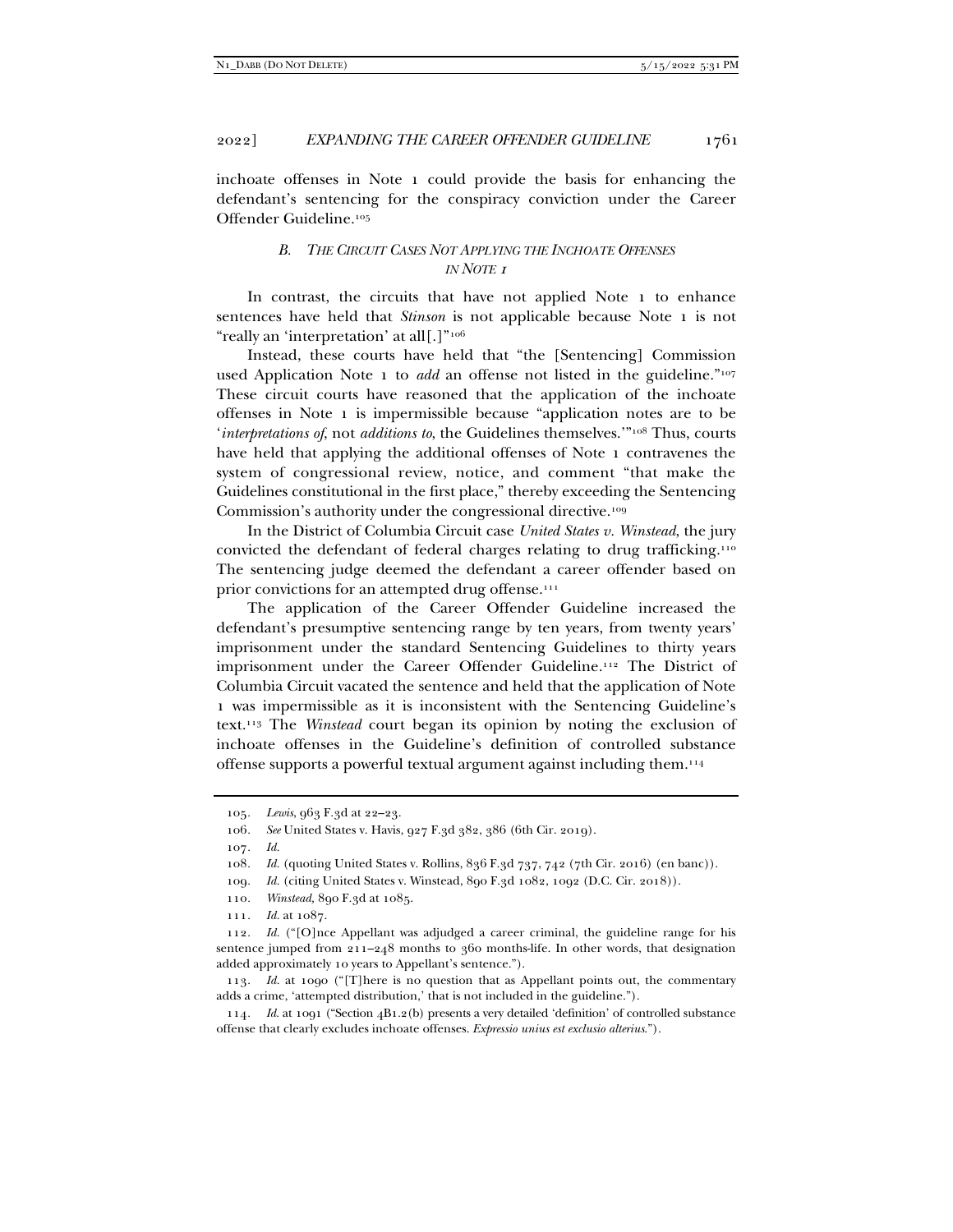The *Winstead* court reasoned the Guideline's definition of a controlled substance offense provides an exhaustive list of offenses.115 As such, the Commentary's addition of inchoate offenses to the list is an expansion of that definition.<sup>116</sup> The court garnered support for its contention from the fact that the Guideline includes attempt in section 4B1.2's definition of "crime of violence," but did not include attempt crimes in the definition of controlled substance offense.117 The court noted that when a definition states what a term means, it typically excludes anything that was not included.118 Therefore, because attempt crimes were not a part of the Career Offender Guideline's textual definition of controlled substance offense, the defendant's attempt offenses did not support a determination of career offender status.119

Recently, in *United States v. Nasir*, the Third Circuit made a dramatic change in Circuit precedent by expressly overruling a prior case that held inchoate crimes were included in the definition of controlled substance offense.120 In so holding, the court reasoned that its prior decision went too far in affording deference to the guideline's commentary under the *Stinson* standard.121 The court explained that the Supreme Court's recent decision in *Kisor v. Wilkie*122 modified the standard of deference given to an agency's interpretation of its own regulations.123 The court found that deference is now required only when the court determines the regulation is "genuinely ambiguous" after first "exhaust[ing] all the traditional tools of construction."124 Under this new interpretative framework, the Third Circuit followed the *Kisor* Court's instructions to "carefully consider the text, structure, history, and purpose of a regulation" to first determine if the rule is sufficiently ambiguous to trigger the application of deference to the agency's interpretation.125

<sup>115</sup>*. Id.*

<sup>116</sup>*. Id.*

<sup>117</sup>*. Id.* at 1091–92 (explaining that because the Sentencing Commission included attempt in the definition of crime of violence "th $[e]$ ... canon applies doubly here: the Commission showed within  $\S$  4B1.2 itself that it knows how to include attempted offenses when it intends to do so").

<sup>118</sup>*. Id.* at 1091 ("[T]he Supreme Court made clear that '[a]s a rule, [a] definition which declares what a term "means" . . . excludes any meaning that is not stated.'" (citing Burgess v. United States, 553 U.S. 124, 130 (2008)) (second and third alteration original)).

<sup>119</sup>*. Id.* at 1092 ("[W]hen enumerating a list of specific offenses that qualify to support career offender status, the drafters declined to include attempt despite its presence elsewhere.").

 <sup>120.</sup> United States v. Nasir, 982 F.3d 144, 160 (3d Cir. 2020) (en banc), *abrogated on other grounds by* United States v. Nasir, 142 S. Ct. 56 (2021).

<sup>121</sup>*. Nasir*, 982 F.3d at 157–58.

 <sup>122.</sup> Kisor v. Wilkie, 139 S. Ct. 2400, 2424 (2019).

<sup>123</sup>*. Nasir,* 982 F.3d at 158.

<sup>124</sup>*. Id.* (quoting *Kisor*, 139 S. Ct. at 2415).

<sup>125</sup>*. Id.*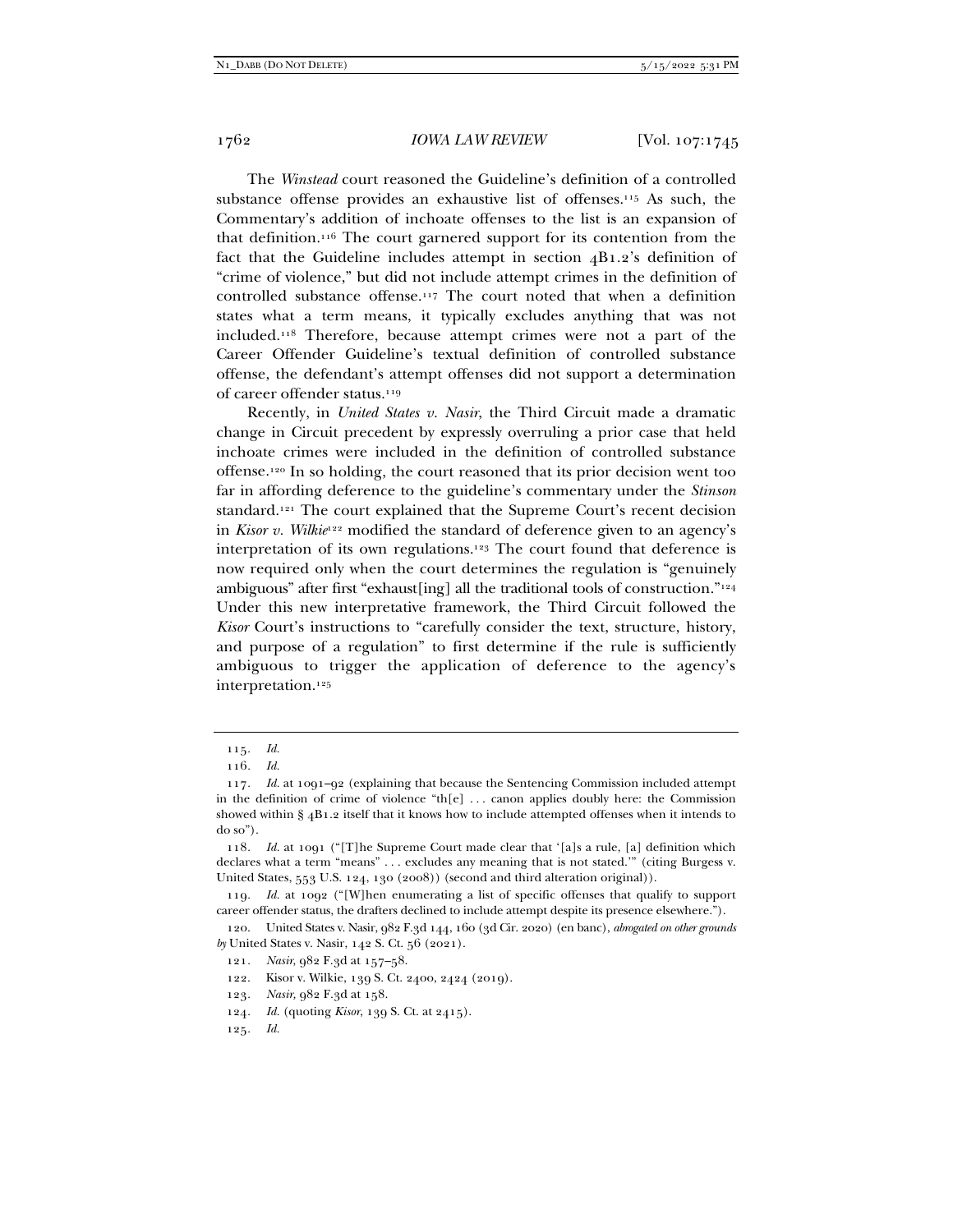In evaluating the Career Offender Guideline under the interpretation methods established in *Kisor*, the *Nasir* court held that inchoate offenses are not included in the definition of controlled substance offense.126 Relying on the plain text of section  $4B1.2$ , the court held the lack of any reference to inchoate offenses in the text alone indicated they are not included in the definition of controlled substance offense.<sup>127</sup> Moreover, the court reasoned that utilizing this plain text approach was necessary for protecting the separation of powers that would otherwise be threatened by a rule permitting commentary to extend the sentencing guideline's scope.128 Indeed, the court reasoned that because the guideline's commentary is not subject to "congressional review or notice and comment" procedures, allowing it to extend the scope of the guideline would circumvent the checks Congress intended to place on the Sentencing Commission's promulgation of the guidelines.129

# IV. THE SENTENCING COMMISSION CANNOT EXPAND THE DEFINITION OF CONTROLLED SUBSTANCE OFFENSE TO INCLUDE THE INCHOATE CRIMES FOUND IN NOTE 1

This Part contends that it would be a mistake, if not an unconstitutional violation of the separation of powers doctrine, to read the inchoate offenses in Note 1 into the definition of controlled substance offense under the Career Offender Guideline. Section IV.A argues that permitting the inchoate offenses in Note 1 is contrary to the SRA's plain language. Under the Supreme Court's precedent regarding the Sentencing Commission's promulgation of the Guideline contrary to the written congressional directives in the SRA, this deviation exceeds the Sentencing Commission's authority. Section IV.B argues that even if the Court finds Note 1 is not contrary to the SRA's plain language because the language is ambiguous, it is contrary to Congress's intentions in delegating authority to the Sentencing Commission to promulgate the Career Offender Guideline. Section IV.C argues the application of the inchoate offenses in Note 1 would undermine Congress's express purpose for the Sentencing Guidelines as a whole.

# *A. INCLUDING THE INCHOATE OFFENSES IN NOTE 1 IS CONTRARY TO THE SRA'S PLAIN LANGUAGE*

The Supreme Court has recognized the Sentencing Commission does not have the power to promulgate the Sentencing Guideline contrary to the congressional directives in the SRA.130 In *United States v. LaBonte*, the

128*. Id.*

<sup>126</sup>*. Id.* at 160.

<sup>127</sup>*. Id.* at 159.

<sup>129</sup>*. Id.* (quoting United States v. Havis, 927 F.3d 382, 386 (6th Cir. 2019)).

 <sup>130.</sup> United States v. LaBonte, 520 U.S. 751, 753 (1997) ("We conclude that the Commission's interpretation is inconsistent with  $\S$  994(h)'s plain language, and therefore hold that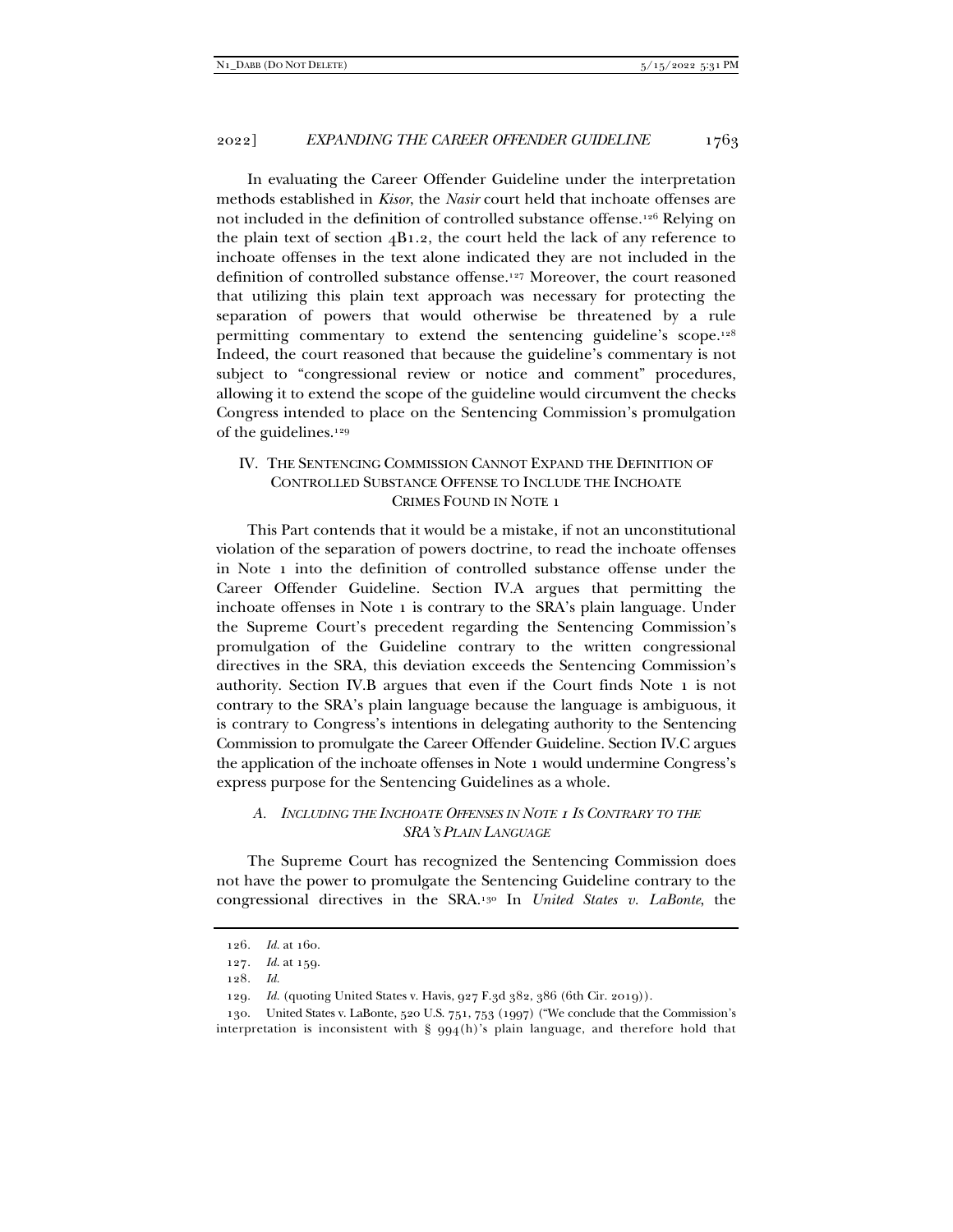Supreme Court held the Sentencing Commission had "significant discretion in formulating guidelines" but that this discretion "must bow to the specific directives of Congress."131

In *LaBonte*, the Sentencing Commission amended the Career Offender Guideline's Commentary to instruct the sentencing courts to use the original maximum penalty before the statutorily required enhancements were applied.132 The Court reasoned the amendment was at odds with the text of  $\S$   $994(h)$ .<sup>133</sup> The Court held the Sentencing Commission exceeded Congress's directive under the SRA because the amendment was contrary to the plain language expressed in the SRA.134 With this, the Court established that the Sentencing Commission cannot deviate from the express written directives of the SRA.135 In addition, the *LaBonte* Court further recognized the Sentencing Commission was not free to circumvent unambiguous congressional directives enumerated under  $\S$   $994(h)$  by appealing to other sections in the SRA providing the Sentencing Commission general guideline amendment and promulgation authority.136

Considering the specificity with which Congress chose to enumerate certain drug offenses in § 944(h), under *LaBonte*, it is difficult to justify the Sentencing Commission's expansion of the definition of controlled substances offense beyond the crimes explicitly enumerated in the SRA.137 Indeed,  $\S qq_4(h)$ 's language explicitly lists the controlled substance offenses

<sup>&#</sup>x27;maximum term authorized' must be read to include all applicable statutory sentencing enhancements.").

<sup>131</sup>*. Id.* at 757 (quoting Mistretta v. United States, 488 U.S. 361, 377 (1989)).

<sup>132</sup>*. Id.* at 754 ("The Commission subsequently amended the Career Offender Guideline's commentary to preclude consideration of statutory enhancements in calculating the 'offense statutory maximum.'").

<sup>133</sup>*. Id.* at 762 ("[W]e hold that the phrase 'at or near the maximum term authorized' is unambiguous and requires a court to sentence a career offender 'at or near' the 'maximum' prison term available once all relevant statutory sentencing enhancements are taken into account.").

<sup>134</sup>*. Id.* at 757 ("If the Commission's revised commentary is at odds with § 994(h)'s plain language, it must give way.").

<sup>135</sup>*. Id.* ("We do not start from the premise that this language is imprecise. Instead, we assume that in drafting this legislation, Congress said what it meant.").

<sup>136</sup>*. Id.* at 753 ("The Commission, however, was not granted unbounded discretion. Instead, Congress articulated general goals for federal sentencing and imposed upon the Commission a variety of specific requirements.").

<sup>137</sup>*. Id.*; *see also* 28 U.S.C. § 994(h) (2018). It is important to recognize that much of the "law of the circuit" precedent subsequently relied on by the Circuit Courts to justify the inclusion of the inchoate offenses in Note 1 predates the Supreme Court's holding in *LaBonte*. *See, e.g.*, United States v. Lewis, 963 F.3d 16, 23 n.10 (1st Cir. 2020) (relying on a circuit precedent case published before *LaBonte* to foreclose the defendant's argument that application of Note 1 contravenes the plain language of  $\S 994(h)$ .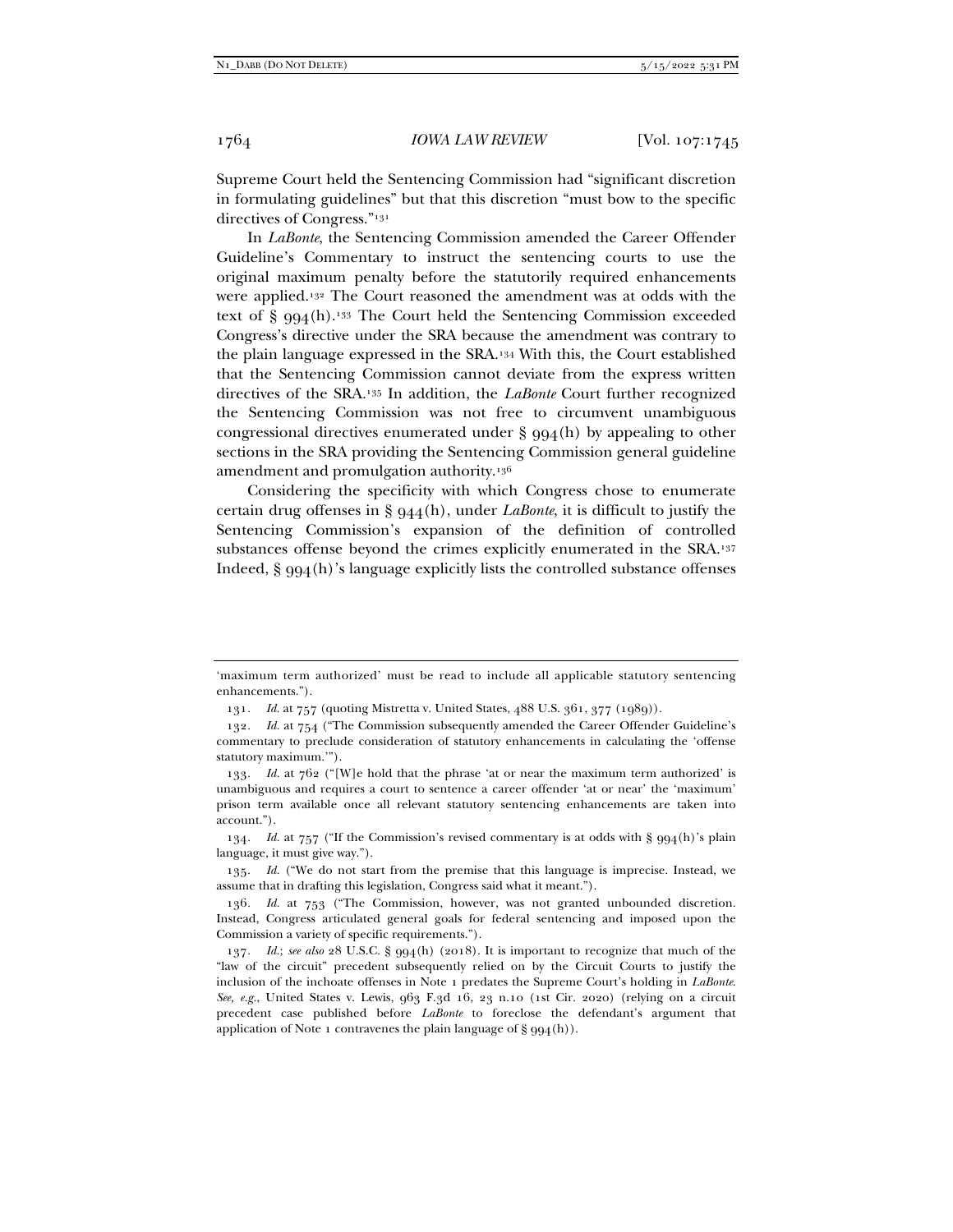that function to enhance sentencing under the Career Offender Guideline.138 The specific pieces of federal legislation referenced in  $\S$   $994(h)$  include particular sections within the Controlled Substances Act and the Controlled Substances Import and Export Act, as well as the entire Drug Trafficking Vessel Interdiction Act.139 Congress selected the particular sections of these Acts to justify the sentencing enhancement under the Career Offender Guideline with deliberate intention.140

To illustrate the level of intention with which Congress wrote  $\S qq4(h)$ , Congress chose to include § 952(a) of the Controlled Substances Act, which prohibits the importation of the most harmful schedule I and II controlled substances. Notably, however, Congress did not include § 952(b), which prohibits the importation of less harmful, non-narcotic schedule III, IV, and V substances.141 Additionally, Congress deliberately excluded simple possession offenses under 21 U.S.C. § 844.142 The specificity Congress used in selecting the offenses to enumerate in §  $q\bar{q}q(h)$  illustrates that Congress deliberately intended that only those federal offenses within this plain language of § 994(h) should provide a basis for sentencing enhancement under the Career Offender Guideline.

Under the Career Offender Guideline's current definition of controlled substance offense, §  $952(a)$ , §  $952(b)$ , and a simple possession under 21 U.S.C. § 844 are included in the definition of a controlled substance offense.143 By expanding the definition of controlled substance offense beyond the specific crimes Congress chose to enumerate in  $\S qq4(h)$ , the Sentencing Commission has directly contravened the express written directives of the SRA. Therefore, permitting the Sentencing Commission to expand this definition is directly contrary to the Court's central holding in *LaBonte*.144

Considering the Sentencing Commission has already expanded the Career Offender Guideline beyond the plain language of  $\S$  994(h), it is

<sup>138. 28</sup> U.S.C. § 994(h)(1)(B) ("[A]n offense described in section 401 of the Controlled Substances Act . . . sections 1002(a), 1005, and 1009 of the Controlled Substances Import and Export Act . . . and chapter  $705$  of title  $46$ .").

<sup>139</sup>*. Id.*

<sup>140</sup>*. Id.* ("[A]n offense described in *section 401* of the Controlled Substances Act (21 U.S.C. 841), *sections 1002(a), 1005, and 1009* of the Controlled Substances Import and Export Act (21 U.S.C.  $952(a)$ ,  $955$ , and  $959$ ), and chapter  $705$  of title  $46$ ." (emphasis added)).

<sup>141</sup>*. Id.*; 21 U.S.C. § 952(b).

 <sup>142. 21</sup> U.S.C. § 844.

 <sup>143.</sup> U.S. SENT'G GUIDELINES MANUAL § 4B1.2(a)–(b) (U.S. SENT'G COMM'N 2018) ("[A]n offense under federal or state law, punishable by imprisonment . . . exceeding one year, that . . . prohibits the manufacture, import, export, distribution, or dispensing of a controlled substance . . . or the possession of a controlled substance . . . with intent to manufacture, import, export, distribute, or dispense.").

 <sup>144.</sup> United States v. LaBonte, 520 U.S. 751, 757 (1997). ("We do not start from the premise that this language is imprecise. Instead, we assume that in drafting this legislation, Congress said what it meant.").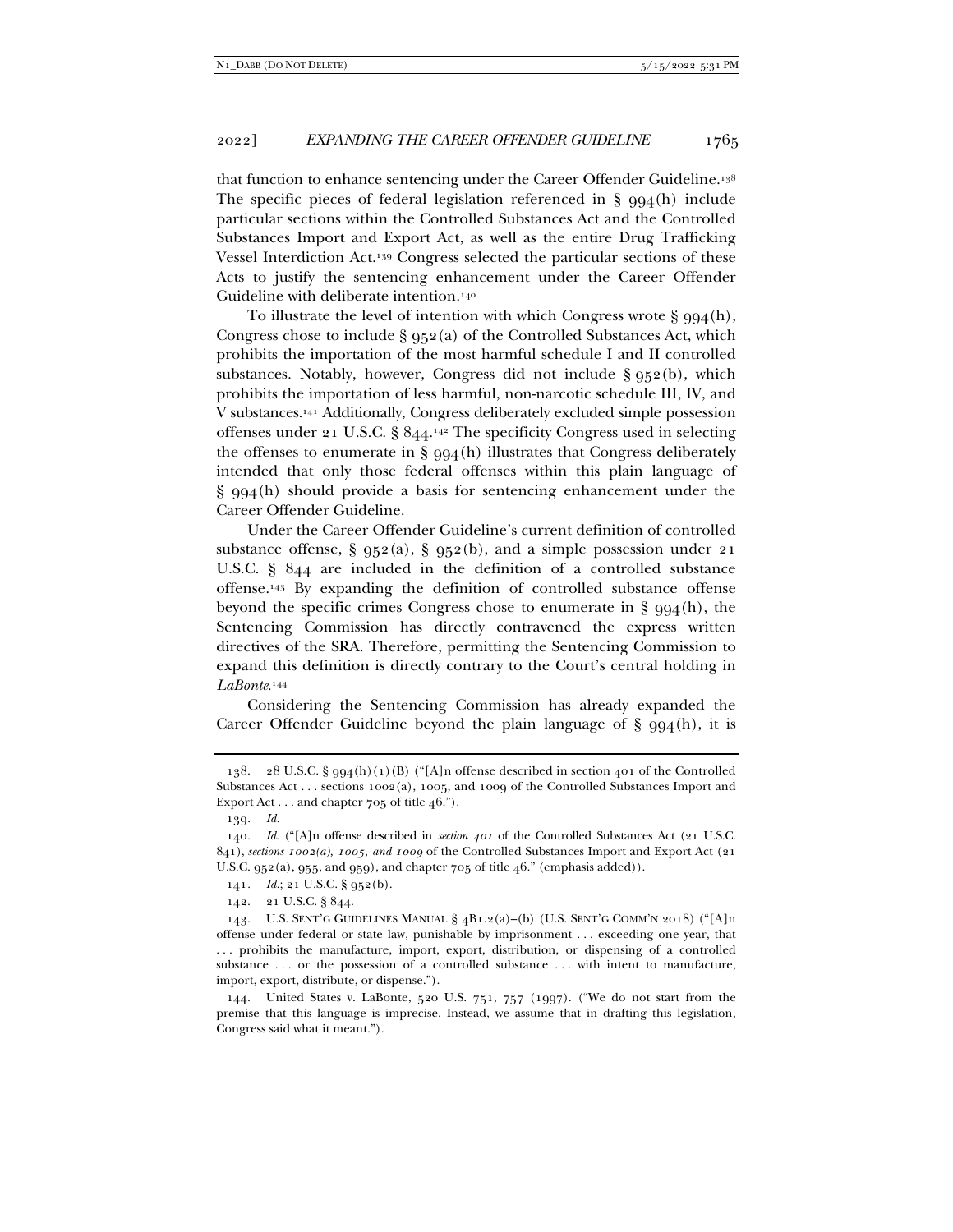more difficult to justify the Sentencing Commission's attempt to further expand the definition of a controlled substance offense to include the inchoate crimes outlined in Note 1. Of the three pieces of federal legislation enumerated in  $\S$   $944(h)$ , there is a notable absence of the specific sections dealing with attempts or conspiracies under the Controlled Substances Act and the Controlled Substances Import and Export Act.145 The attempt and conspiracy sections of both these Acts provide that "[a]ny person who attempts or conspires to commit *any* offense defined in this subchapter shall be subject to the same penalties as those prescribed for the offense."<sup>146</sup> Thus, if Congress had included the broad attempt and conspiracy sections from the Controlled Substances Act and the Controlled Substances Import and Export Act, it would have permitted attempt and conspiracy convictions for offenses that Congress intentionally did not include in the SRA, like simple possession<sup>147</sup> or importation of schedule III, IV, and V substances<sup>148</sup> as a basis for sentencing enhancement, but not the underlying substantive offenses themselves.149

In contrast, by enumerating the entirety of chapter 705 of the Drug Trafficking Vessel Interdiction Act, Congress included the provision governing the attempts and conspiracies to manufacture or distribute controlled substances on maritime vessels.150 As the Seventh Circuit recognized in *United States v. Knox*, "the precision with which  $\S qq_4(h)$  includes certain drug offenses but excludes others indicates that the omission of [attempt and conspiracy] was no oversight."151

With this context in mind, it is clear the SRA's language listing the specific offenses for career offender enhancement plainly, and intentionally, fails to reach inchoate offenses outside of the maritime vessel drug trafficking context.152 Under these circumstances, the principles of statutory construction for acts delegating authority to administrative agencies seem to

151. United States v. Knox, 573 F.3d 441, 448 (7th Cir. 2009).

152*. Id.* ("Although substantive distribution offenses under § 841 are among the listed offenses, conspiracy offenses under § 846 are not.").

 <sup>145. 28</sup> U.S.C. § 994(h). Under the Controlled Substance Act, § 846 governs attempts or conspiracies to commit an offense described in that chapter. 21 U.S.C. § 846. Under the Controlled Substances Import and Export Act, § 963 governs attempts and conspiracies to commit an offense described in that chapter. *Id.* § 963. Neither section is enumerated in § 994(h). *See* 28 U.S.C. § 994.

 <sup>146. 21</sup> U.S.C. § 963 (emphasis added); *id.* § 846 (emphasis added).

<sup>147</sup>*. See* 21 U.S.C. § 844; *see also supra* note 142 and accompanying text.

<sup>148</sup>*. See* 21 U.S.C. § 952(a); *see also supra* note 141 and accompanying text.

 <sup>149.</sup> For example, if Congress had included the attempt and conspiracy provisions, a simple possession offense under 21 U.S.C. § 884 would not permit sentencing enhancement under the express language of the SRA, but an attempt or conspiracy to do so would. Considering Congress left both sections out of the plain text of the SRA, including the inchoate offense is not within the purview of the Career Offender Guideline as Congress intended it to be.

<sup>150</sup>*. See* 46 U.S.C. § 70506(b) (2018).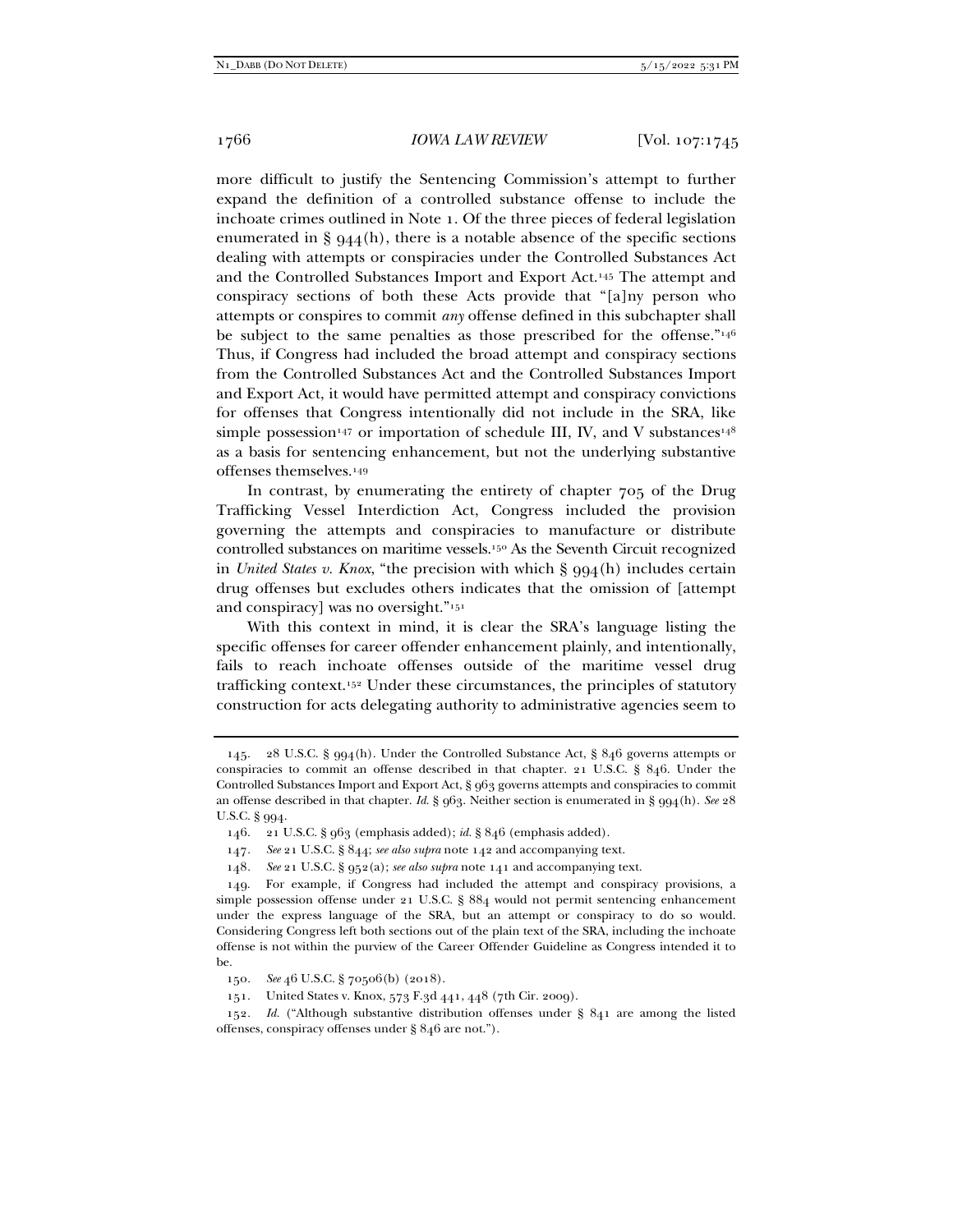mandate that in determining the validity of the application of inchoate offenses in Note 1 to the definition of controlled substance offense, "the court, as well as the [Commission], must give effect to the unambiguously expressed intent of Congress."153

Therefore, because the Guideline's text does not include inchoate offenses, the Sentencing Commission's attempt to include these crimes into the definition of controlled substance offense through Note 1 is an impermissible addition to the Guideline's text under *Stinson*. 154 Even more detrimental to the inclusion of inchoate offenses, however, is that, in addition to being a *Stinson* violation, allowing the Sentencing Commission to expand the definition of controlled substance offense to apply to inchoate offenses through the application of Note 1, or even through a direct amendment to the Guideline's text,<sup>155</sup> would exceed the plain language of Congress's directives under the SRA in violation of *LaBonte*.156

 154. Stinson v. United States, 508 U.S. 36, 44 (1993) ("Commentary, unlike a legislative rule, is not the product of delegated authority for rulemaking, which of course must yield to the clear meaning of a statute."); *see, e.g.*, United States v. Winstead, 890 F.3d 1082, 1090 (D.C. Cir. 2018) ("[T]here is no question that as Appellant points out, the commentary adds a crime, 'attempted distribution,' that is not included in the guideline.").

 155. In 2018, the Sentencing Commission published notice in the Federal Register of its proposal to amend the Career Offender Guideline's text to include the inchoate offenses in Note 1. Sentencing Guidelines for United States Courts, 83 Fed. Reg. 65,400, 65,413 (Dec. 20, 2018) ("[T]he Commission proposes to move the inchoate offenses provision from the Commentary to  $\S$  4B1.2 to the guideline itself as a new subsection (c) to alleviate any confusion and uncertainty resulting from the D.C. Circuit's decision [in United States v. Winstead]."). However, "[t]he Sentencing Commission currently lacks a quorum of voting members" necessary to effectuate this amendment. *See* United States v. Adams, 934 F.3d 720, 729 (7th Cir. 2019). Nevertheless, this Note contends that even an amendment to the Guideline's text to include inchoate offenses would impermissibly expand the Sentencing Commission's authority under *LaBonte* by exceeding the plain language of Congress's directives under § 994(h) of the SRA.

 156. *LaBonte*, 520 U.S. at 757 ("In determining whether Amendment 506 accurately reflects Congress' intent, we turn, as we must, to the statutory language. If the Commission's revised commentary is at odds with § 994(h)'s plain language, it must give way.").

 <sup>153.</sup> Chevron, U.S.A., Inc. v. Nat. Res. Def. Council, Inc., 467 U.S. 837, 842–43 (1984) (establishing a two-part test for a court to determine the validity of an agency's construction of a delegation statute it is administering by asking: (1) "whether Congress has directly spoken to the precise question at issue," and  $(2)$  "if the statute is silent or ambiguous ... whether the agency's answer is based on a permissible construction of the statute"). It is important to note that the Supreme Court has not yet ruled on whether courts owe the Sentencing Commission the deference given to an administrative agency's construction of the statute it administers under *Chevron*. United States v. LaBonte, 520 U.S. 751, 762 n.6 (1997) ("Inasmuch as we find the statute at issue here unambiguous, we need not decide whether the Commission is owed deference under *Chevron* . . . ." (citation omitted)). Nevertheless, this Note argues that even if courts owe the Sentencing Commission *Chevron* deference to its construction of the SRA, such deference is not warranted in the situation where the Commission's addition of inchoate offenses is unambiguously foreclosed by the plain language, legislative history, and congressional intent of the SRA. *See Chevron*, 467 U.S. at 843 n.9 ("The judiciary is the final authority on issues of statutory construction and must reject administrative constructions which are contrary to clear congressional intent.").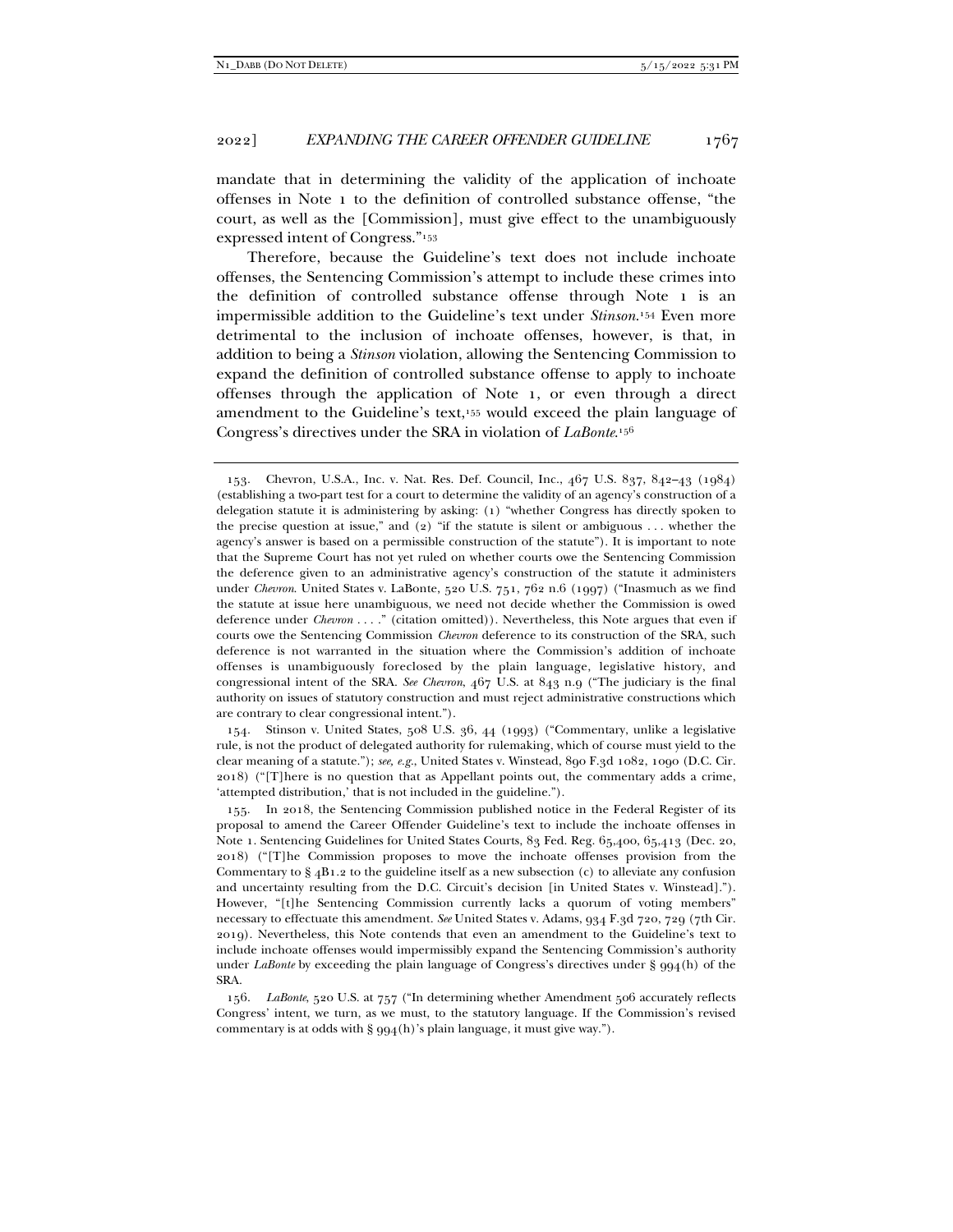Nevertheless, rather than relying on the established principles of statutory construction applied to interpreting acts delegating authority to administrative agencies, the circuit courts and the Sentencing Commission have appealed to the Sentencing Commission's general amendment authority under the SRA to justify its expansion of the definition of controlled substance offense beyond the plain language of the SRA.157 Under *LaBonte*, however, the Supreme Court held that the Sentencing Commission could not appeal to its general guideline promulgation or amendment authority to disregard a specific congressional directive under the SRA.158 Therefore, the Sentencing Commission is not free to add the inchoate offenses of Note 1 against Congress's clear directives in expressly enumerating particular offenses found in § 994(h) for sentencing enhancement but intentionally excluding the inchoate offenses found in Note 1.

## *B. INCLUDING NOTE 1 UNDERMINES CONGRESS' INTENTIONS FOR THE CAREER OFFENDER GUIDELINE*

Even if the SRA's language is ambiguous, an appeal to the legislative history of the SRA necessarily forecloses the argument that Congress intended the Sentencing Commission to promulgate the Career Offender Guidelines to include inchoate offenses.159 In delegating authority to the Sentencing Commission to establish the Career Offender Guideline, Congress did not intend to have the Career Offender Guideline target *all* recidivist offenders convicted of a controlled substance offense.160 Instead, Congress expressly delegated such authority to enhance sentencing for a specific type of recidivist offender who presents a danger to society and is

<sup>157</sup>*. See supra* notes 71–76 and accompanying text; *see also, e.g.*, United States v. Mendoza-Figueroa, 65 F.3d 691, 693–94 (8th Cir. 1995) (en banc); United States v. Piper, 35 F.3d 611, 618 (1st Cir. 1994); United States v. Hightower, 25 F.3d 182, 183–84 (3d Cir. 1993) (holding the Sentencing Commission could rely on its general promulgation and amendment power to include offenses beyond those enumerated in § 994(h)), *overruled by* United States v. Nasir, 982 F.3d 144, 160 (3d Cir. 2020) (en banc), *abrogated on other grounds*, 142 S. Ct. 56 (2021).

 <sup>158.</sup> *LaBonte*, 520 U.S. at 757 (striking down the Sentencing Commission's use of its amendment authority when the newly promulgated amendment was contrary to the plain language of § 994(h)).

<sup>159</sup>*. See* Regents of the Univ. of Cal. v. Pub. Emp. Rels. Bd., 485 U.S. 589, 602 (1988) ("Because we have been able to ascertain Congress' clear intent based on our analysis of the statutes and their legislative history, we need not address the issue of deference to the agency."); *see also* Conn. Nat'l Bank v. Germain, 503 U.S. 249, 255 (1992) (Stevens, J., concurring) ("Whenever there is some uncertainty about the meaning of a statute, it is prudent to examine its legislative history."); Bankamerica Corp. v. United States, 462 U.S. 122, 133 (1983) ("If any doubt remains as to the meaning of the statute, that doubt is removed by the legislative history.").

 <sup>160.</sup> S. REP. NO. 98-225, at 19 (1983) (explaining that enhanced sentencing "arises in cases in which the defendant is charged with felonies punishable by *ten years or more of imprisonment* described in [the enumerated offenses] which cover opiate substances and *offenses of the same gravity* involving non-opiate controlled substances" (emphasis added)).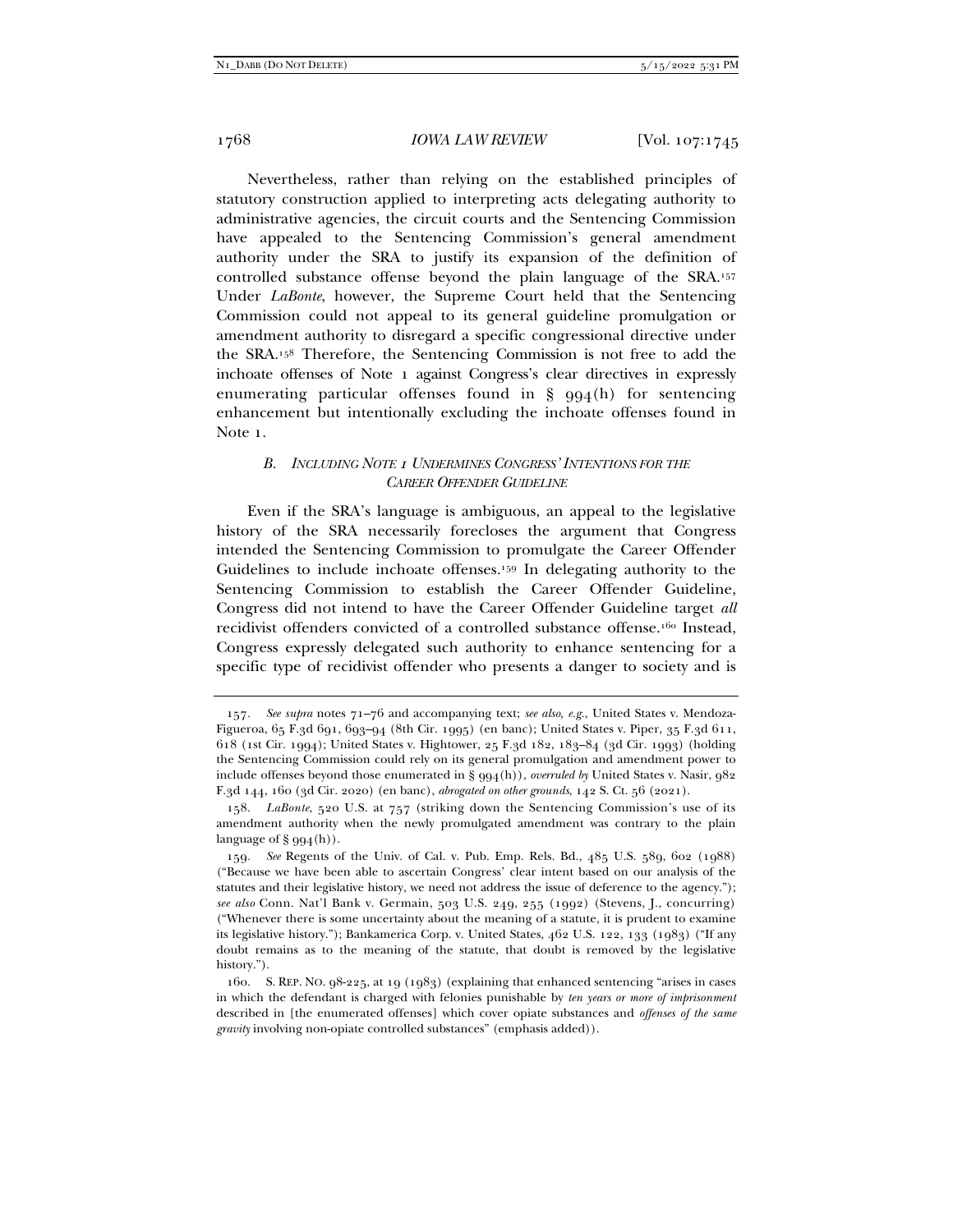responsible for trafficking large amounts of controlled substances into the United States.161

With this, Congress intended to have the Career Offender Guideline target repeat drug offenders that "often have established substantial ties outside of the United States," allowing for intercountry drug trafficking that was "extremely lucrative."162 Congress reasoned that "[p]ersons charged with *major drug felonies* are often in the business of importing or distributing dangerous drugs, and thus, because of the nature of the criminal activity with which they are charged, they pose a significant risk of pretrial recidivism."163 Thus, Congress intended the Career Offender Guideline to enhance sentencing on those major international drug traffickers with the resources and ability to evade sentencing and pose the most risk of recidivism if enhanced sentences are not imposed.164

The specificity with which Congress selected the enumerated crimes in  $\S$  994(h) illustrates the scope of congressional intent in delegating the authority to promulgate the Career Offender Guideline.165 The federal offenses enumerated in § 994(h) relate to drug trafficking large quantities of controlled substances.166 Considering this trend, it is instructive that Congress included all of the maritime drug offenses "described in . . . chapter 705 of title 46," while explicitly limiting the sections that justify enhanced sentencing for violations of the Controlled Substances Act and the Controlled Substances and Import Act.167 Within chapter 705 of the Drug Trafficking Vessel Interdiction Act, there is a provision for "attempts and conspiracies" to manufacture controlled substances on board maritime vessels.168 It is significant that Congress did not include any analogous conspiracy or attempt provisions for the other acts enumerated in §  $994(h).169$ 

<sup>161</sup>*. Id.* at 20 (describing the large drug trafficking felonies enumerated in § 994(h) as "serious and dangerous federal offenses").

<sup>162</sup>*. Id.*

<sup>163</sup>*. Id.* (emphasis added).

<sup>164</sup>*. See id.* ("[T]hese persons have both the resources and foreign contacts to escape to other countries with relative ease in order to avoid prosecution for offenses punishable by lengthy prison sentences.").

<sup>165</sup>*. See* 28 U.S.C. § 994(h)(1)(B) (2018).

 <sup>166.</sup> S. REP. NO. 98-225, at 20 (1983) ("The drug offenses involve either trafficking *in* opiates or narcotic drugs, or trafficking *in* large amounts of other types of controlled substances." (emphasis added)).

 <sup>167. 28</sup> U.S.C. § 994(h)(1)(B) (including "an offense described in *section 401* of the Controlled Substances Act (21 U.S.C. 841), *sections 1002(a), 1005, and 1009* of the Controlled Substances Import and Export Act (21 U.S.C.  $952(a)$ ,  $955$ , and  $959$ ), and chapter  $705$  of title  $46"$ (emphasis added)).

 <sup>168. 46</sup> U.S.C. § 70506(b) ("A person attempting or conspiring to violate section 70503 of this title is subject to the same penalties as provided for violating section 70503." (citations omitted)).

 <sup>169.</sup> For example, Congress included violations of 21 U.S.C. § 841 prohibiting the manufacture, distribution, and possession of a controlled substance. 28 U.S.C. § 994(h)(1)(B); 21 U.S.C. § 841. However, Congress did not include 21 U.S.C. § 846, which provides that "attempts or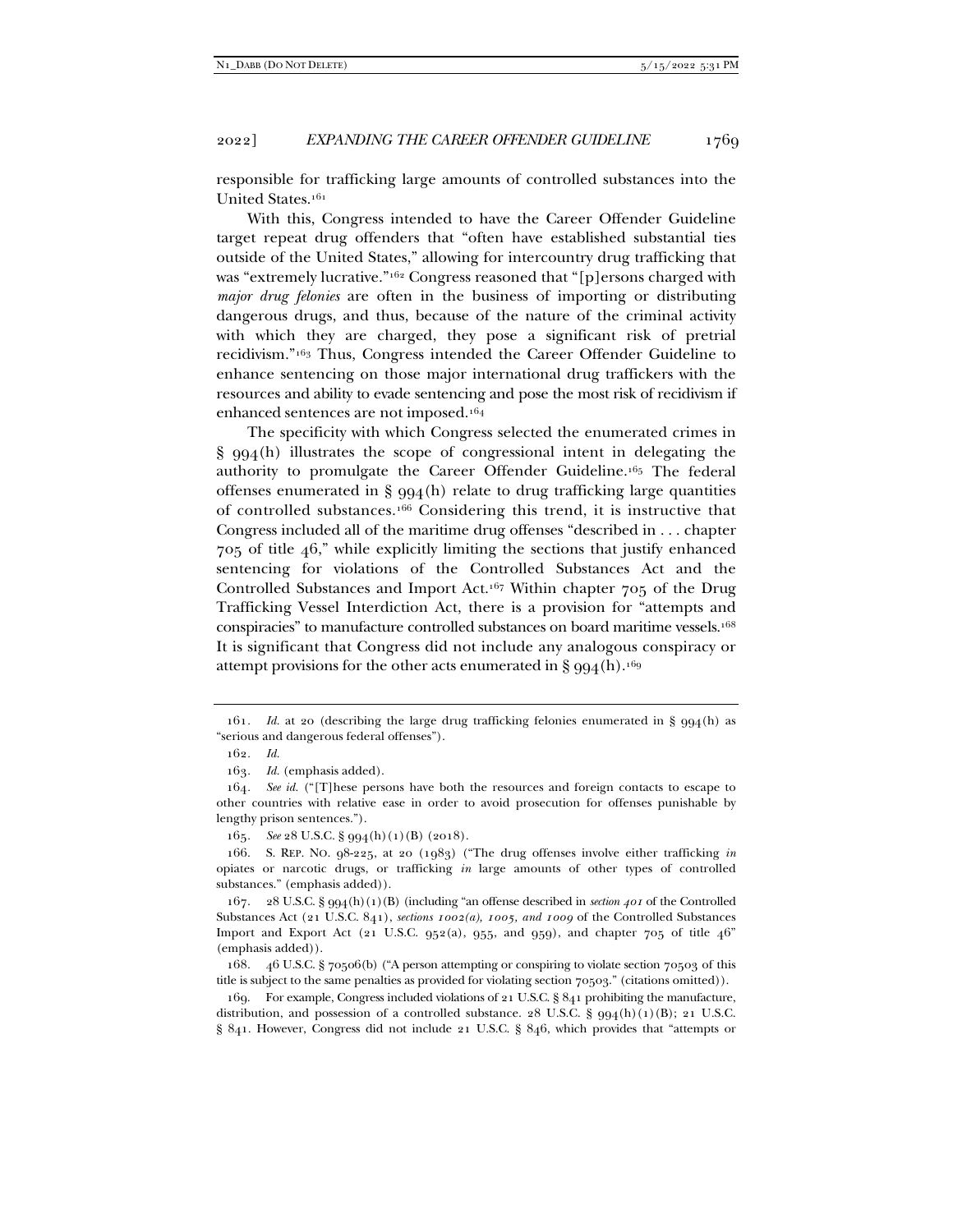Indeed, the congressional intent behind the delegation of authority to establish the Career Offender Guideline was to enhance the sentencing of recidivist offenders convicted of large-scale international drug trafficking crimes that have the means and ability to transport drugs into the United States from other countries.<sup>170</sup> Given the purpose of targeting large-scale drug international traffickers with high rates of recidivism,171 it follows that Congress would specifically target those recidivist offenders with prior convictions for attempts and conspiracies to manufacture or distribute controlled substances for enhanced sentencing *only* when the conviction occurred on a maritime vessel with the capacity to traffic large amounts of controlled substances into the United States. Congress advanced this purpose by ensuring those large-scale offenders who can engage in the transportation of drugs across the sea have their sentencing enhanced when they are convicted of *any* offenses related to this activity.<sup>172</sup>

The inclusion of inchoate offenses for only maritime drug trafficking further demonstrates that Congress intended to specifically target specific types of drug trafficking offenses and offenders for sentencing enhancement and exclude others. Congress' pointed decision to include the Drug Trafficking Vessel Interdiction Act sections concerning maritime drug trafficking attempts and conspiracies allows the Career Offender Guideline to enhance sentencing on the exact offenders Congress intended to target.173 In contrast, Congress' exclusion of the analogous conspiracy or attempt provision in § 994(h) demonstrates that enhancing sentencing for those offenders is beyond the scope of the Career Offender Guideline. Thus, reading such offenses into  $\S qq_4(h)$  through the application of Note 1 would undermine Congress's intention to exclude inchoate offenses from the Career Offender Guideline in situations other than maritime drug trafficking.

conspir[acies] to commit any offense defined in this [subchapter] shall be subject to the same penalties as those prescribed for the offense." 21 U.S.C. § 846; 28 U.S.C. § 994(h)(1)(B). Suppose Congress had intended to include enhanced sentencing for attempts and conspiracies for the other Acts. In that case, it could have included the applicable sections as easily as it did in the maritime vessel drug trafficking context.

 <sup>170.</sup> S. REP. NO. 98-225, at 20 (1983) ("[D]rug traffickers often have established substantial ties outside the United States from whence most dangerous drugs are imported into the country." (original capitalization altered)).

<sup>171</sup>*. Id.* ("Persons charged with major drug felonies are often in the business of importing . . . dangerous drugs, and thus, because of the nature of the criminal activity with which they are charged, they pose a significant risk of pretrial recidivism." (original capitalization altered)).

<sup>172</sup>*. Id.*

<sup>173</sup>*. Id.* (explaining that "these persons have both the resources and foreign contacts to escape to other countries with relative ease in order to avoid prosecution for offenses punishable by lengthy prison sentences" (original capitalization altered)).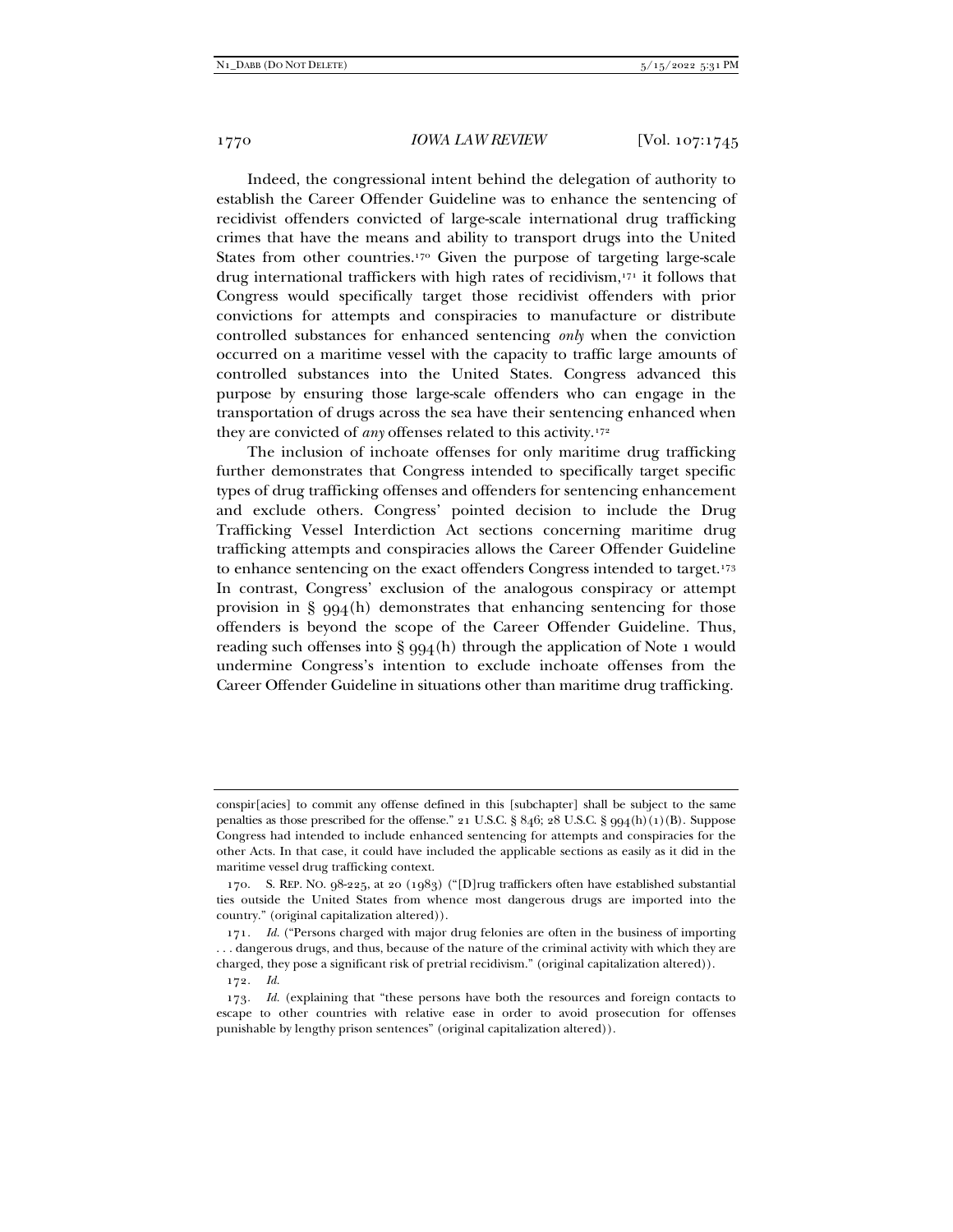# *C. EXPANDING THE CAREER OFFENDER GUIDELINE UNDERMINES THE PURPOSE OF THE SENTENCING GUIDELINES*

The Sentencing Commission has already expanded the enumerated directives beyond the plain language of  $\S$   $944(h)$  and beyond congressional intentions for the Career Offender Guideline.174 Expanding the definition of the controlled substance offense to include both federal and state offenses that "prohibit[] the manufacture, import, export, [and] distribution" of a controlled substance punishable by more than a year has caused virtually all federal and state drug crimes to fall under the purview of the Career Offender Guideline.175 Indeed, many of the defendants sentenced under the Career Offender Guideline would not be subject to sentencing enhancement had the Sentencing Commission followed the plain language of  $\S$  994(h).<sup>176</sup>

Further subverting Congress's intentions regarding the scope of the Career Offender Guideline undermines the purpose behind delegating authority to the Sentencing Commission. Congress did not intend for the Career Offender Guideline to be applied so mechanically as to render enhanced sentencing on recidivist offenders for any drug offenses.177 Instead, Congress delegated to the Sentencing Commission the authority to promulgate the Sentencing Guideline with the view that it would structure the Sentencing Guidelines in a manner that was flexible enough to make individualized sentencing determinations based on the severity of the defendant's conviction.178 Indeed, Congress specified that the Sentencing Commission must devise the Sentencing Guidelines with an eye toward furthering the statutorily provided purposes of sentencing.179 With this,

<sup>174</sup>*. See supra* Sections IV.A–.B.

 <sup>175.</sup> U.S. SENT'G GUIDELINES MANUAL § 4B1.2(b) (U.S. SENT'G COMM'N 2018).

<sup>176</sup>*. See supra* notes 140–44 and accompanying text; *see also* S. REP. NO. 98-225, at 19 (1983) (explaining that enhanced sentencing "arises in cases in which the defendant is charged with felonies punishable by *ten years or more of imprisonment* described in [the enumerated offenses] which cover opiate substances and *offenses of the same gravity* involving non-opiate controlled substances" (emphasis added) (original capitalization altered)).

<sup>177</sup>*. See* S. REP. NO. 98-225, at 19 (1983) (suggesting only those offenses "of the same gravity" as those enumerated in  $\S 994(h)$  should be considered for sentencing enhancement under the Career Offender Guideline); *see also* U.S. SENT'G COMM'N, REPORT TO THE CONGRESS: CAREER OFFENDER SENTENCING ENHANCEMENTS App. A-3 (2016), https://www.ussc.gov/sites/ default/files/pdf/news/congressional-testimony-and-reports/criminal-history/201607\_RtC-Car eer-Offenders.pdf [https://perma.cc/4MHQ-E6NJ]. The Report notes, "Reasonably construing [§ 994(h)] in its present context and in light of the total legislative history, it is sensible to conclude that Congress did not intend a purely mechanical application which would be unduly harsh in some instances and inconsistent with the overall instructions to the Sentencing Commission." *Id.*

 <sup>178. 28</sup> U.S.C. § 991(b)(1)(B) (2018) (explaining the Sentencing Commission should promulgate the Sentencing Guidelines with an eye toward "maintaining sufficient flexibility to permit individualized sentences").

<sup>179</sup>*. Id*. § 994(f) ("The Commission, in promulgating guidelines pursuant to subsection  $(a)(1)$ , shall promote the purposes set forth in section  $991(b)(1)$ , with particular attention to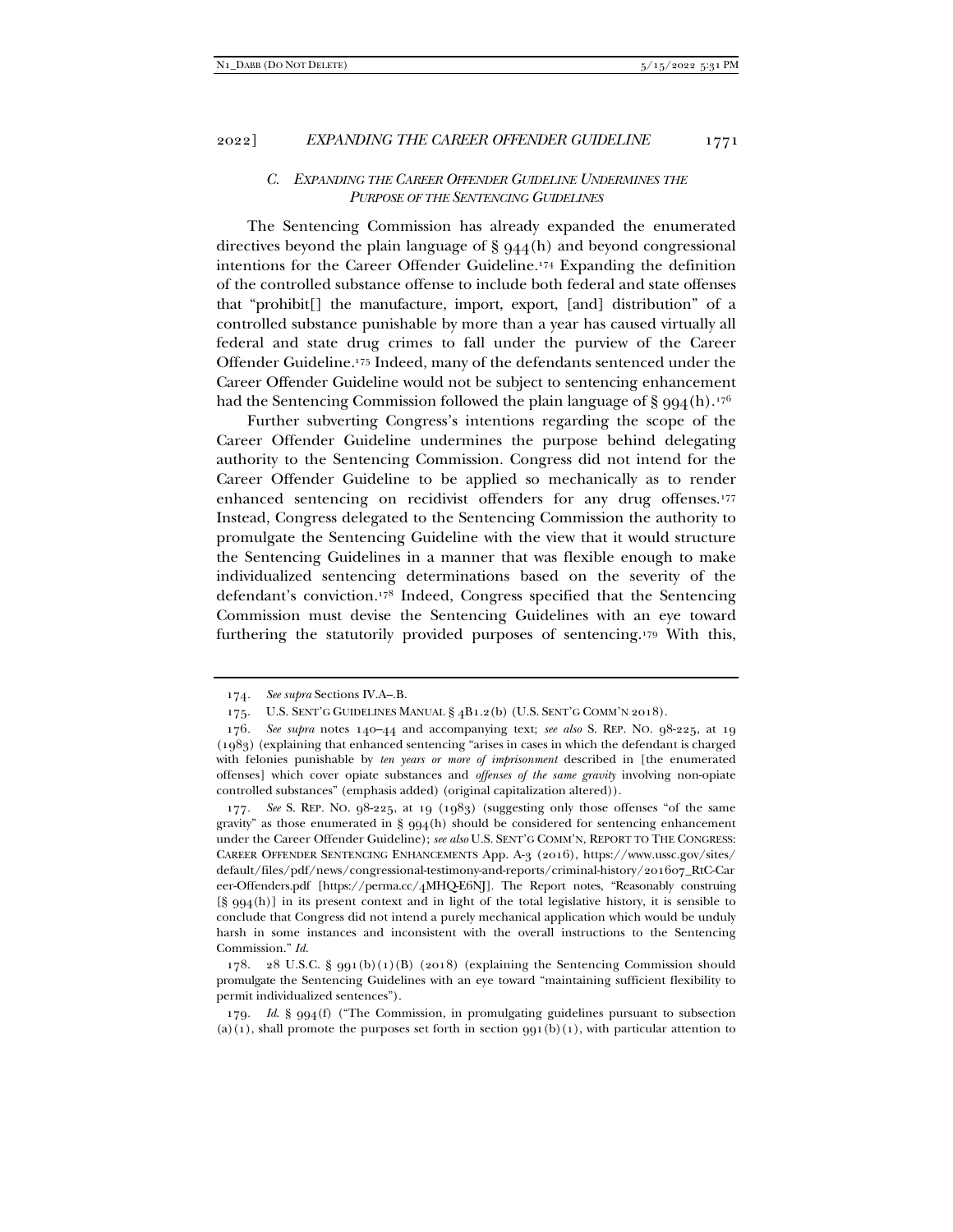Congress required the Sentencing Commission to consider "the nature and circumstances of the offense and the history and characteristics of the defendant" to develop a sentencing range that "reflect[s] the seriousness of the offense" and "provide<sup>[s]</sup> just punishment."<sup>180</sup>

Despite Congress' desire for flexibility and proportionality, when applying the Career Offender Guideline in its current form all that is required is a ritualistic decision that the defendant's convictions fall within the Career Offender Guideline's expanded definition of controlled substance offense.<sup>181</sup> The current mechanical application of the Career Offender Guideline to the many offenses that fall within the broadened definition of controlled substance falls short on facilitating flexibility in assigning sentencing ranges that reflect the defendant's history and characteristics and the seriousness of the offense.182 Therefore, by providing identical sentencing ranges for individuals convicted of offenses of drastically different severity, the Career Offender Guideline perpetuates the very sentencing disparities and unfairness the Sentencing Guidelines were designed to alleviate.183

This lack of distinction between defendants based on the severity of the offense is not what Congress intended when it empowered the Sentencing Commission to promulgate the Career Offender Guideline.184 Rather,

the requirements of subsection  $qq1(b)(1)(B)$  for providing certainty and fairness in sentencing and reducing unwarranted sentence disparities."); *Id.* § 991(b) ("The purposes of the United States Sentencing Commission are to . . . establish sentencing policies and practices for the Federal criminal justice system that . . . assure the meeting of the purposes of sentencing as set forth in section  $3553(a)(2)$  of title 18, United States Code . . . .").

 <sup>180. 18</sup> U.S.C. § 3553(a) (explaining a factor to be considered when imposing a sentence is "the need for the sentence imposed . . . to reflect the seriousness of the offense . . . and to provide just punishment for the offense . . .").

 <sup>181.</sup> GARY J. PETERS, CAREER OFFENDER GUIDELINES 13 (1988), https://www.ussc.gov/sites/def ault/files/pdf/research-and-publications/working-group-reports/miscellaneous/031988\_Caree r\_Offender.pdf [https://perma.cc/4G7W-SZ2R] ("As amended, the guideline focuses exclusively on the count of conviction, rather than the conduct involved . . . . It makes no distinction between defendants convicted of the same offenses, either as to the seriousness of their instant offense or their previous convictions.").

<sup>182.</sup> *Id.* ("[T]wo defendants convicted of the same federal drug felony ... each with two prior drug offenses, would be subject to the same career offender sanction, even if one defendant was a drug 'kingpin' with serious prior offenses, while the other defendant was a lowlevel street dealer whose two prior convictions for distributing small amounts of drugs resulted in actual sentences of probation.").

 <sup>183. 28</sup> U.S.C. § 991(b) ("The purposes of the United States Sentencing Commission are to . . . provide certainty and fairness . . . [and] avoid[] unwarranted sentencing disparities . . . .").

 <sup>184.</sup> Mistretta v. United States, 488 U.S. 361, 367 (1989) ("[Congress] rejected strict determinate sentencing because it concluded that a guideline system would be successful in reducing sentence disparities while retaining the flexibility needed to adjust for . . . factors arising in a particular case." (citing S. REP. NO. 98–225, at 62, 78–79 (1983)); *see also* S. REP. NO. 98–255, at 19 (explaining that enhanced sentencing "arises in cases in which the defendant is charged with felonies punishable by *ten years or more of imprisonment* described in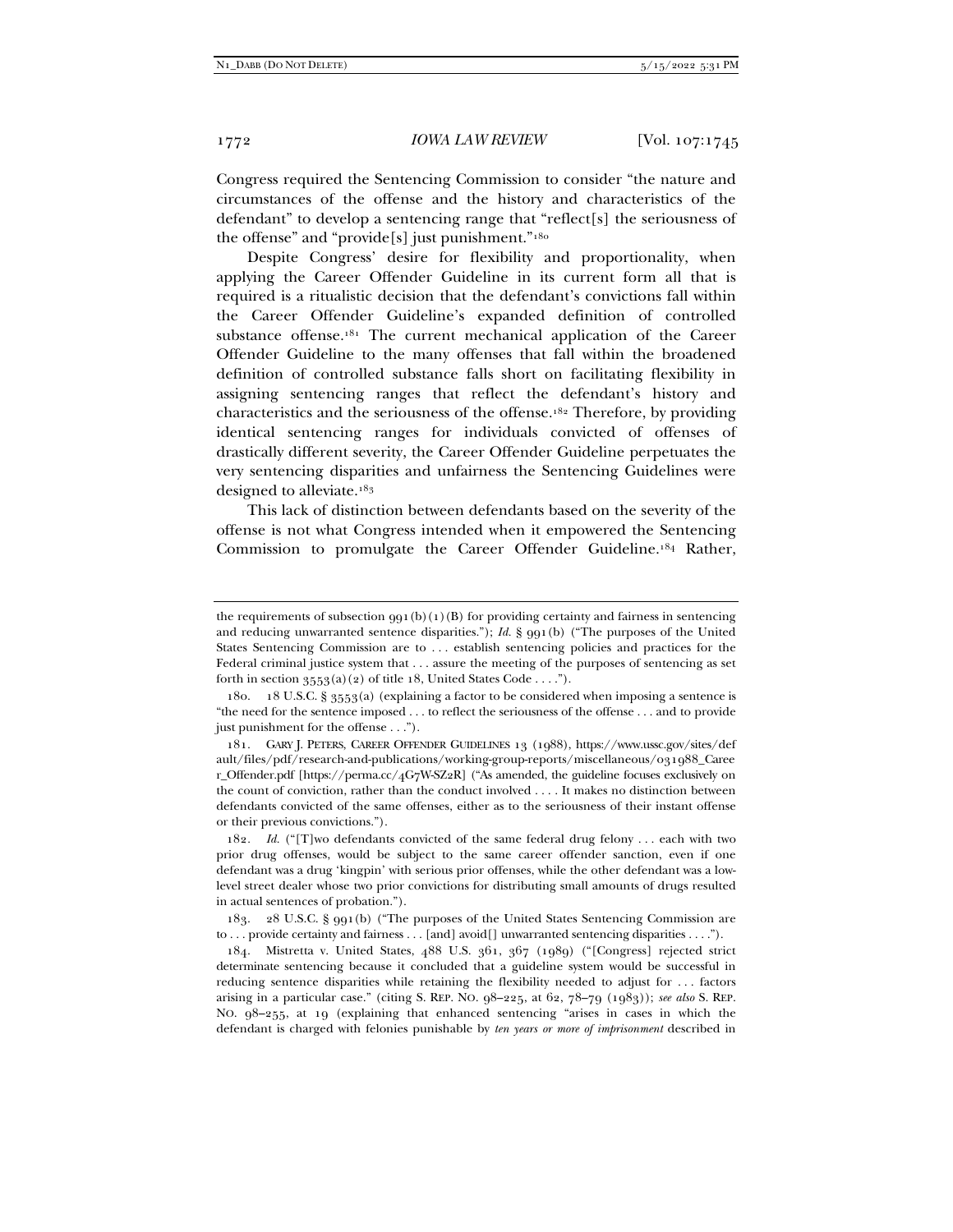Congress endeavored to ensure sentencing ranges remained proportionate to the severity of the offense by specifically enumerating in  $\S$   $994(h)$  only major felony drug trafficking offenses for sentencing enhancement under the Career Offender Guideline.185 Indeed, it was only those major felony drug trafficking offenses enumerated in  $\S qq4(h)$  that Congress viewed as sufficiently severe to justify enhanced sentencing under the Career Offender Guideline.186

To permit the application of the unenumerated inchoate offenses in Note 1 would only further distance the proportionality of the sentencing ranges from the severity of the offenses. Indeed, many drug trafficking conspiracy offenses do not even require an overt act.187 There is simply less moral culpability and less offense severity for inchoate offenses than the major felony drug trafficking offenses Congress originally enumerated for sentencing enhancement in  $\S$  944(h). Enabling inchoate offenses to qualify for sentencing enhancement under the Career Offender Guideline will conclusively "sacrifice the requirement of proportionality" of sentencing to the severity of the offense.188

The Sentencing Commission has flouted Congress's intentions in the Career Offender Guideline's scope to enhance the sentencing of those repeat offenders convicted of the major drug trafficking felonies enumerated in the SRA.189 To expand the definition further to include the inchoate offenses outlined in Note 1 would require the Court and Congress to turn a blind eye to the Sentencing Commission consistently exceeding the

<sup>[</sup>the enumerated offenses] which cover opiate substances and *offenses of the same gravity* involving non-opiate controlled substances" (emphasis added)).

 <sup>185.</sup> U.S. SENTENCING COMM'N, SUPPLEMENTARY REPORT ON THE INITIAL SENTENCING GUIDELINES AND POLICY STATEMENTS 13 (1987), https://www.ussc.gov/sites/default/files/pdf/guide lines-manual/1987/manual-pdf/1987\_Supplementary\_Report\_Initial\_Sentencing\_Guidelines. pdf [https://perma.cc/CFP9-R7S7] ("The guidelines must authorize appropriately different sentences for criminal conduct of significantly different severity." (citing  $28$  U.S.C. § 991(b)(1)(B)  $(1986)$ .

<sup>186</sup>*. See* S. REP. NO. 98–225, at 20 (describing the large drug trafficking felonies enumerated in § 924(c) as "serious and dangerous federal offenses").

<sup>187</sup>*. See* 21 U.S.C. § 846 ("Any person who attempts or conspires to commit any offense defined in this subchapter shall be subject to the same penalties as those prescribed for the offense, the commission of which was the object of the attempt or conspiracy."); *see also* United States v. Richardson, 958 F.3d 151, 155 (2d Cir. 2020) (rejecting the defendant's argument that 28 U.S.C. § 846 could not serve as a predicate offense because it has no overt act requirement).

<sup>188</sup>*. See* U.S. SENT'G COMM'N, *supra* note 185, at 13 ("A major goal of the Sentencing Reform Act was to increase uniformity in sentencing by narrowing the wide disparity in sentences that currently are imposed by different federal courts for similar criminal conduct by similar offenders. The increase in uniformity *was not*, however, to be achieved through sacrificing proportionality." (emphasis added)).

 <sup>189.</sup> S. REP. NO. 98-225, at 19 (1983) (explaining that enhanced sentencing "arises in cases in which the defendant is charged with felonies punishable by *ten years or more of imprisonment* described in [the enumerated offenses] which cover opiate substances and *offenses of the same gravity* involving non-opiate controlled substances" (emphasis added)).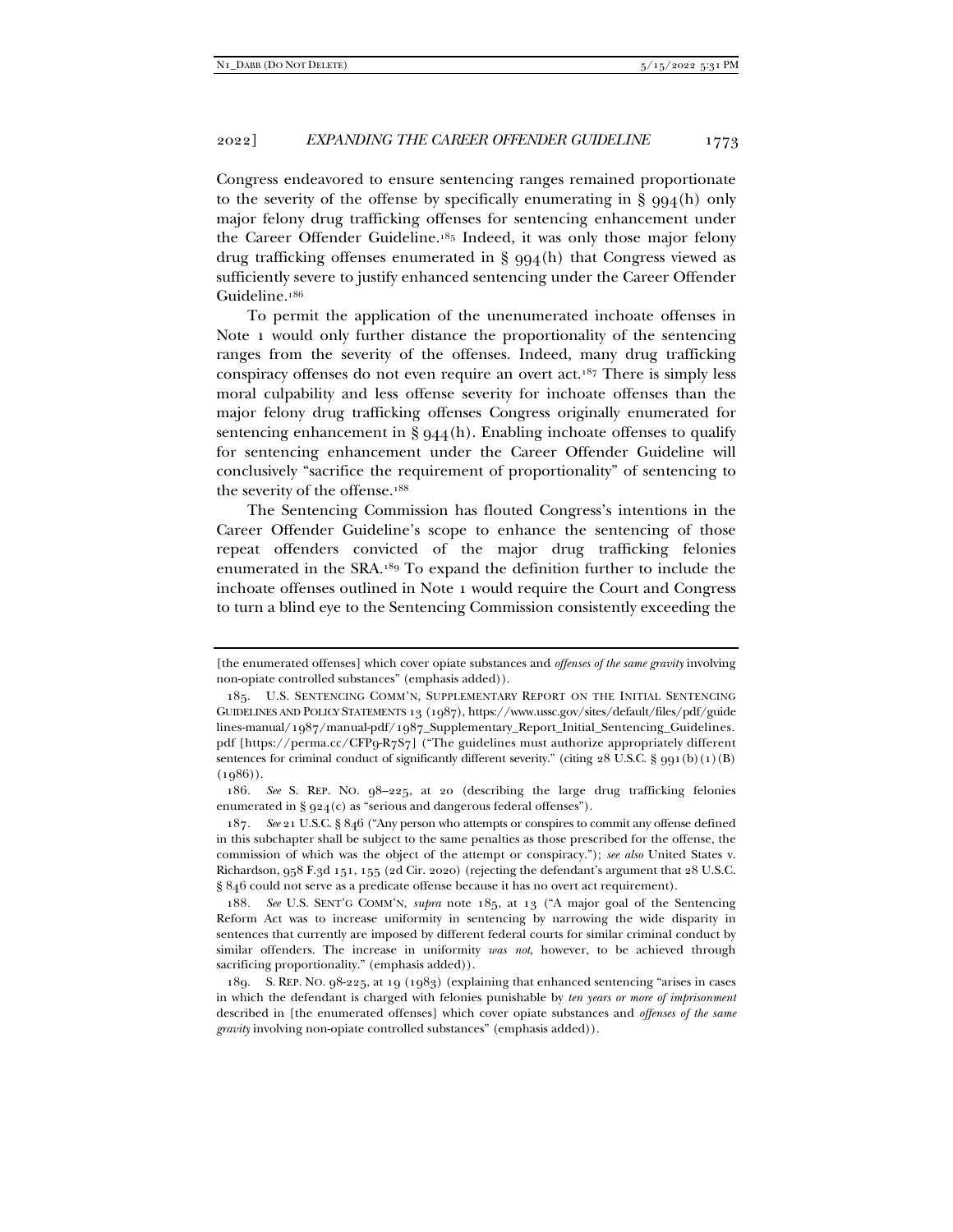plain language of the SRA and congressional intention behind delegating the Sentencing Commission authority under the SRA.

V. NO ADMINISTRATIVE AGENCY RULEMAKING WITHOUT JUDICIAL REVIEW UNDER THE ADMINISTRATIVE PROCEDURE ACT

This Part provides a solution to right the Sentencing Commission's wrongs and prevent future deviation by the Sentencing Commission from the plain language of the SRA, congressional intent, and overall purpose. This Part contends that a Supreme Court ruling foreclosing the addition of the inchoate offenses in Note 1 is required to immediately eliminate the unjust impacts this circuit split has on sentencing proportionality. Additionally, this Part contends that Congress should propose legislation subjecting the Sentencing Guidelines to the full weight of judicial review of administrative agency's rulemaking under the Administrative Procedure Act ("APA").

To begin realigning the Career Offender Guideline with the text of the SRA and congressional intent, the Supreme Court should grant certiorari to resolve whether inchoate offenses can be included in the definition of a controlled substance offense. Upon judicial review, the Court should hold that the inclusion of inchoate offenses is contrary to the plain language, legislative history, and congressional intent behind the delegation of authority to the Sentencing Commission in the SRA.190 Resolving this circuit split will immediately alleviate the issues with disproportionate and unfair sentencing under the Career Offender Guideline without the need for timeconsuming structural changes to the Commission or the Guidelines.191 Moreover, the need for action by the Supreme Court to resolve this issue is becoming more apparent as this remains a live controversy and the circuit split becomes more contentious in light of the recent flip on this issue in the Third Circuit.192

In addition, Congress should make systematic changes that will permit closer judicial review of the Sentencing Commission and the Guidelines to ensure it remains consistent with the language of the SRA and congressional intentions. Given the Sentencing Commission's quasi-judicial and quasilegislative functioning,193 it is not currently subject to full judicial review typically given to agency rulemaking under the APA.194 Rather, the limitations on the Sentencing Commission and the Guidelines under the

 <sup>190.</sup> See *supra* Sections IV.A–.C.

 <sup>191.</sup> See notes 177–81 and accompanying text.

 <sup>192.</sup> United States v. Nasir, 982 F.3d 144, 160 (3d Cir. 2020) (en banc), *abrogated on other grounds by* United States v. Nasir, 142 S. Ct. 56 (2021).

 <sup>193.</sup> See notes 27–34 and accompanying text.

<sup>194</sup>*. See* 28 U.S.C. § 994(x) (2018) (providing that the Guidelines are subject only to the notice and comment requirements of the APA); *see also* 5 U.S.C. § 553 (describing the non-onerous procedures for satisfying the notice-and-comment requirement of the APA).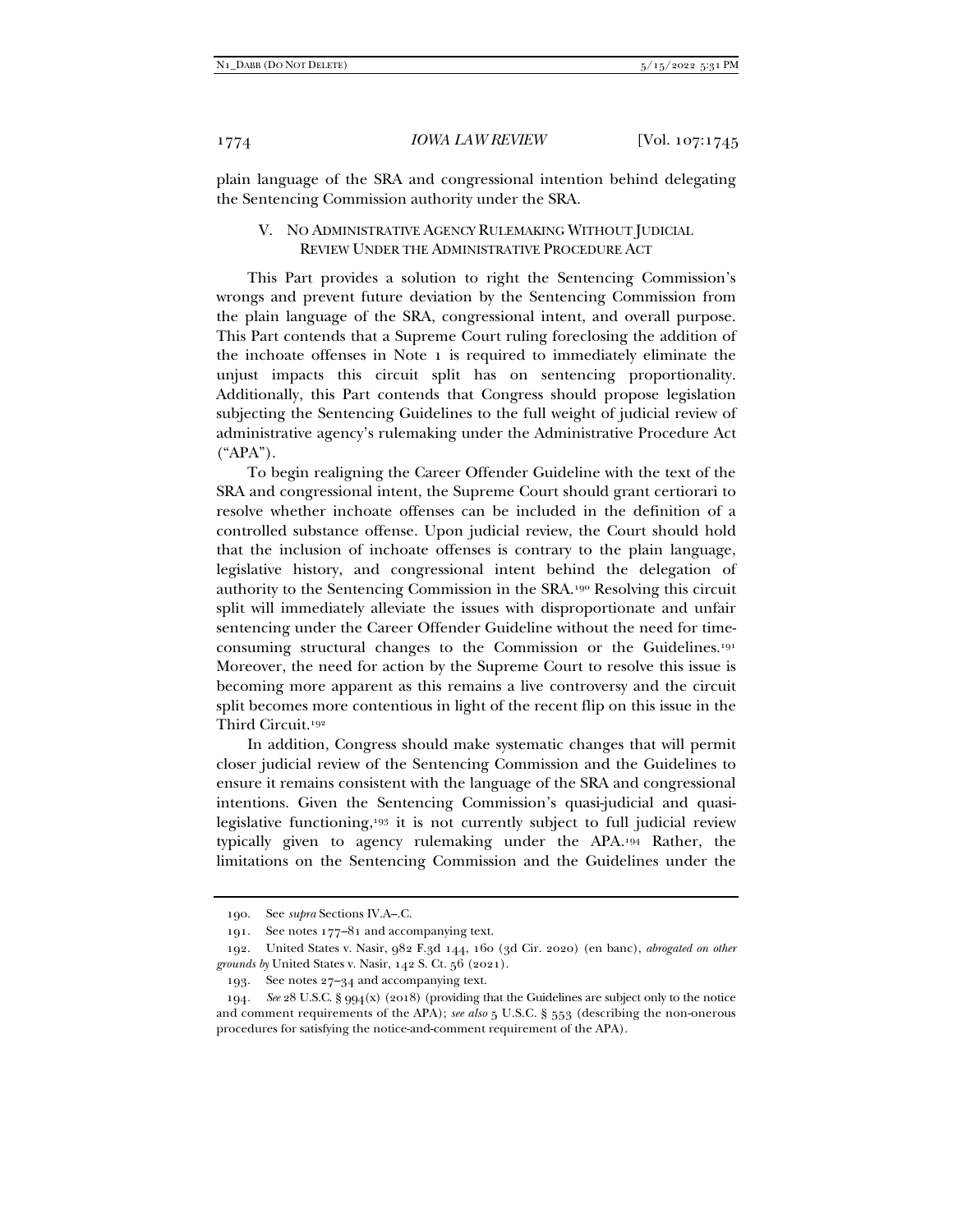APA are confined to satisfying the less than onerous notice-and-comment requirements before the implementation of the Guidelines.195 As such, the Sentencing Commission and Guidelines circumvent the APA's judicial rationality review applied to most administrative agency rulemaking.196

The APA's judicial review provisions provide that any "person suffering [a] legal wrong because of agency action ... is entitled to judicial review thereof."197 Under the APA's rationality review, a court can review an administrative agency's rulemaking to determine whether it is "arbitrary, capricious, an abuse of discretion, or otherwise not in accordance with law ... [or] in excess of statutory jurisdiction, authority, or limitations."<sup>198</sup> Under this scheme, a court may find an administrative agency's rule is "arbitrary or capricious" when:

the agency has relied on factors which Congress has not intended it to consider, entirely failed to consider an important aspect of the problem, offered an explanation for its decision that runs counter to the evidence before the agency, or is so implausible that it could not be ascribed to a difference in view or the product of agency expertise.199

Judicial review of an administrative agency's rulemaking under the APA "promotes . . . predictability and rationality [for the agency's] decisionmaking" and provides a recognizable baseline of fairness for the agency's decision.<sup>200</sup> Thus, subjecting the Sentencing Guidelines to the full weight of judicial review under the APA will ensure that the Sentencing Commission is only promulgating Sentencing Guidelines that comport with its congressionally delegated authority under the SRA.

Considering the consequences of disproportionally increased sentencing that has stemmed from the current Career Offender Guideline's failure to comport with the SRA, subjecting the Guidelines to the full range of judicial review under the APA will provide the mechanism to mitigate the impacts of potential abuse and overstepping of the Sentencing Commission's delegated authority. Permitting individuals to challenge the Sentencing Guidelines as "arbitrary or capricious" or contrary to its statutory authority will result in Sentencing Guidelines consistent with the language of the SRA, congressional intent, and the purposes of sentencing by permitting the courts to invalidate irrational and overbearing rules before they can unjustly deprive citizens of

 <sup>195. 28</sup> U.S.C. § 994(x); *see also* 5 U.S.C. § 553.

<sup>196</sup>*. See* 5 U.S.C. § 706.

<sup>197</sup>*. Id.* § 702.

<sup>198</sup>*. Id.* § 706(2)(A), (2)(C).

 <sup>199.</sup> Motor Vehicle Mfrs. Ass'n of the U.S., Inc. v. State Farm Mut. Auto. Ins. Co., 463 U.S. 29, 43 (1983).

<sup>200</sup>*. See* Keith Werhan, *Delegalizing Administrative Law*, 1996 U. ILL. L. REV. 423, 463 (1996).